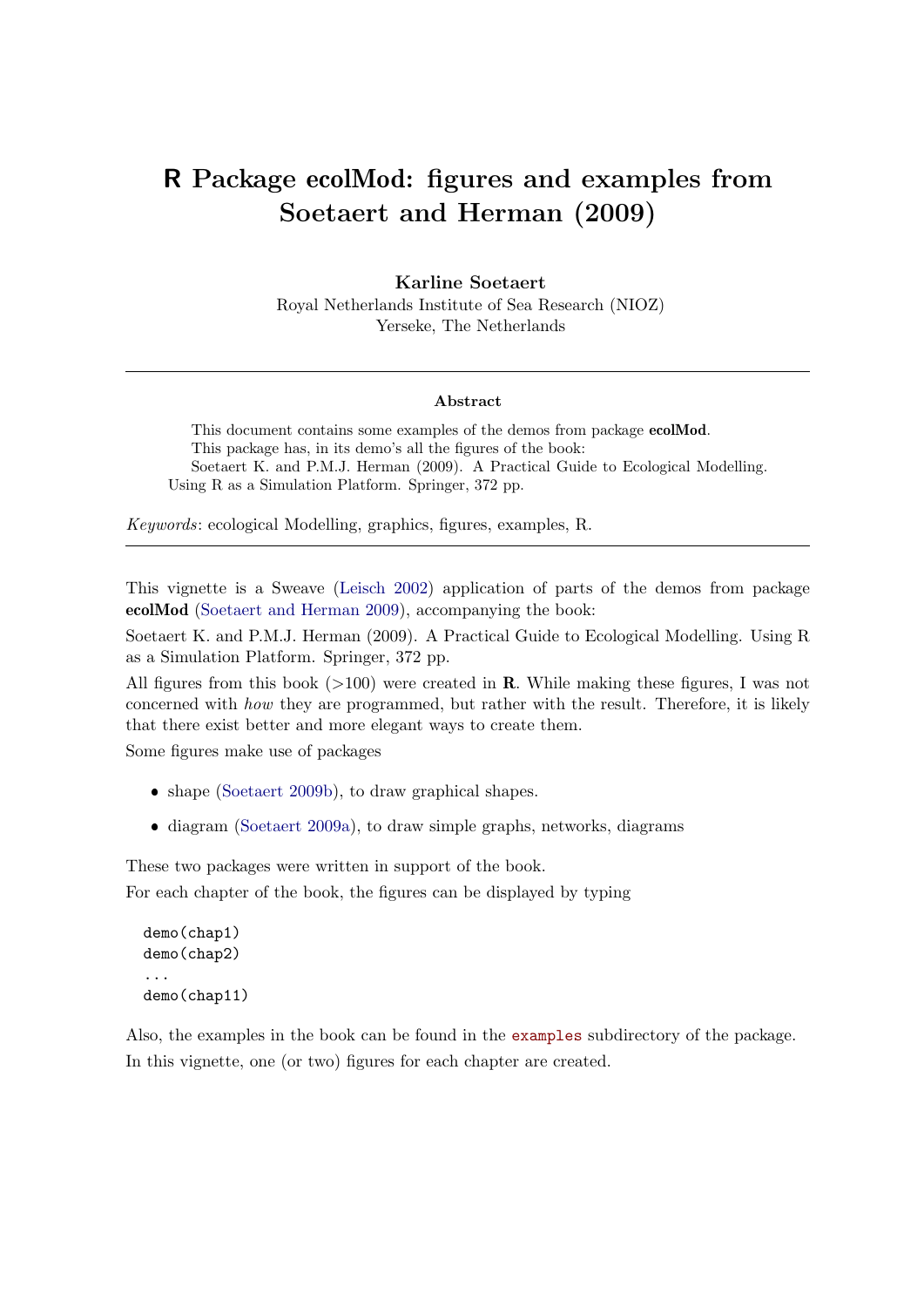## 1. Chapter 1. Introduction

This figure represents the modelling steps and ingredients.

The figure makes use of package **diagram**. After opening a plot, and positioning of the elements (elpos), first the arrows connecting them are drawn (segmentarrow, straightarrow) and the texts written in rounded or diamond-shaped boxes textround, textdiamond, or as plain text.

```
> par(mar = c(0, 0, 0, 0))
> openplotmat()
> elpos <- coordinates (c(1, 1, 1, 1, 1, 1, 1, 1), mx = -0.1)
> segmentarrow(elpos[7, ], elpos[2, ], arr.pos = 0.15, dd = 0.3, arr.side = 3)
> segmentarrow(elpos[7, ], elpos[3, ], arr.pos = 0.15, dd = 0.3, arr.side = 3)
> segmentarrow(elpos[7, ], elpos[4, ], arr.pos = 0.15, dd = 0.3, arr.side = 3)
> pin <- par ("pin")
> xx <- 0.2
> yy <- xx*pin[1]/pin[2]*0.15
> sx <- rep(xx, 8)
> sx[7] <- 0.05
> sy <- rep(yy, 8)
> sy[6] <- yy*1.5
> sy[7] <- sx[7]*pin[1]/pin[2]
> for (i in 1:7)
+ straightarrow (from = elpos[i, ], to = elpos[i+1, ], lwd = 2, arr.pos = 0.5)
> lab <- c("Problem", "Conceptual model", "Mathematical model", "Parameterisation",
           + "Mathematical solution", "", "OK?", "Prediction, Analysis")
> for (i in c(1:6, 8))
+ textround(elpos[i, ], sx[i], sy[i], lab = lab[i])
> textround(elpos[6, ], xx, yy*2,
+ lab = c("Calibration, sensitivity", "Verification, validation"))
> textdiamond(elpos[7, ], sx[7], sy[7],
    + lab = lab[7])
> textplain(c(0.7, elpos[2, 2]), yy*2,
    lab = c("main components", "relations"), font = 3, adj = c(0, 0.5))> textplain(c(0.7, elpos[3, 2]), yy ,
    "general theory", adj = c(0, 0.5), font = 3)
> textplain(c(0.7, elpos[4, 2]), yy*2,
   + lab = c("literature", "measurements"), font = 3, adj = c(0, 0.5))
> textplain(c(0.7, elpos[6, 2]), yy*2,
+ lab = c("field data", "lab measurements"), font = 3, adj = c(0, 0.5))
```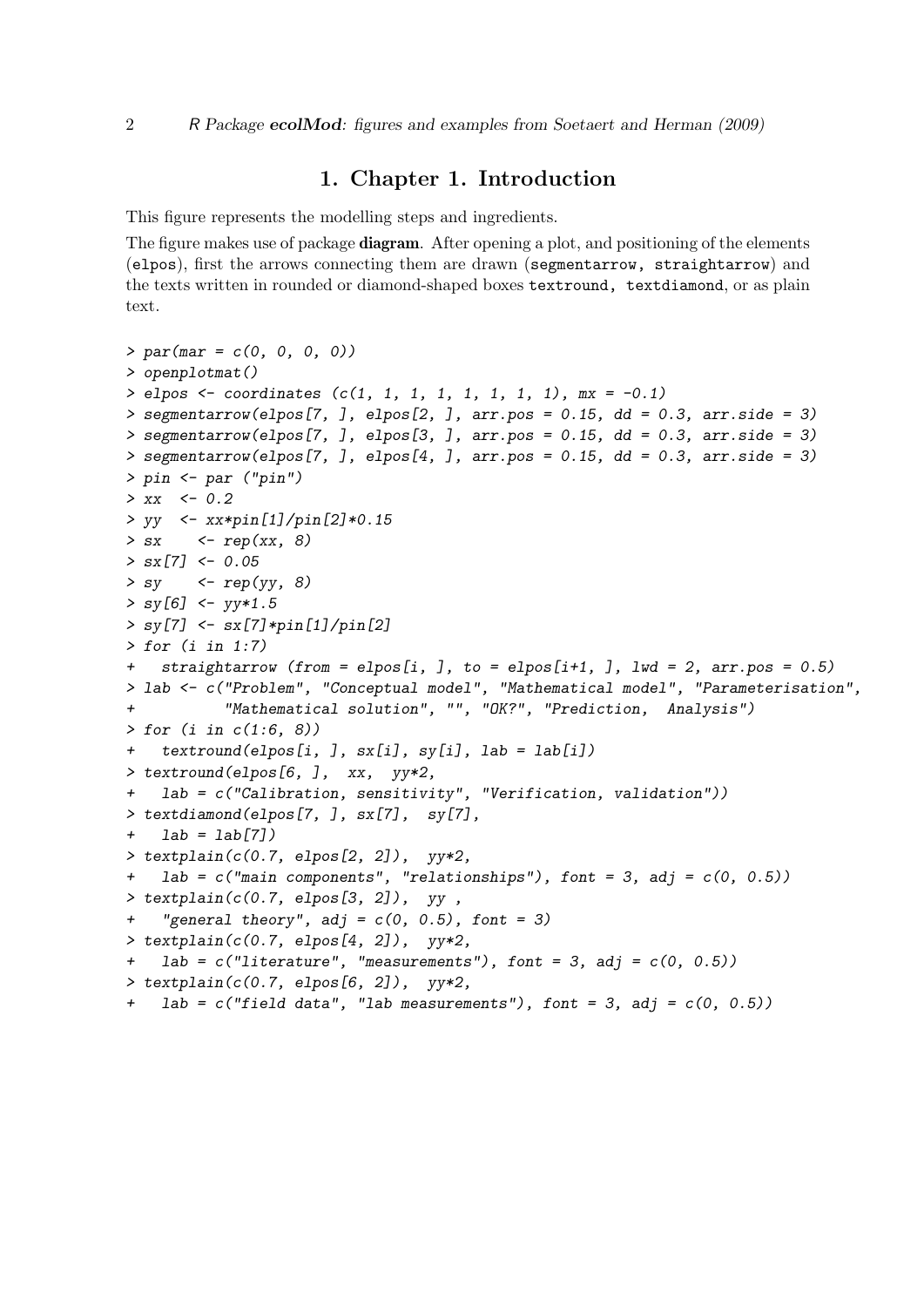

Figure 1: Figure 1.7 from chapter 1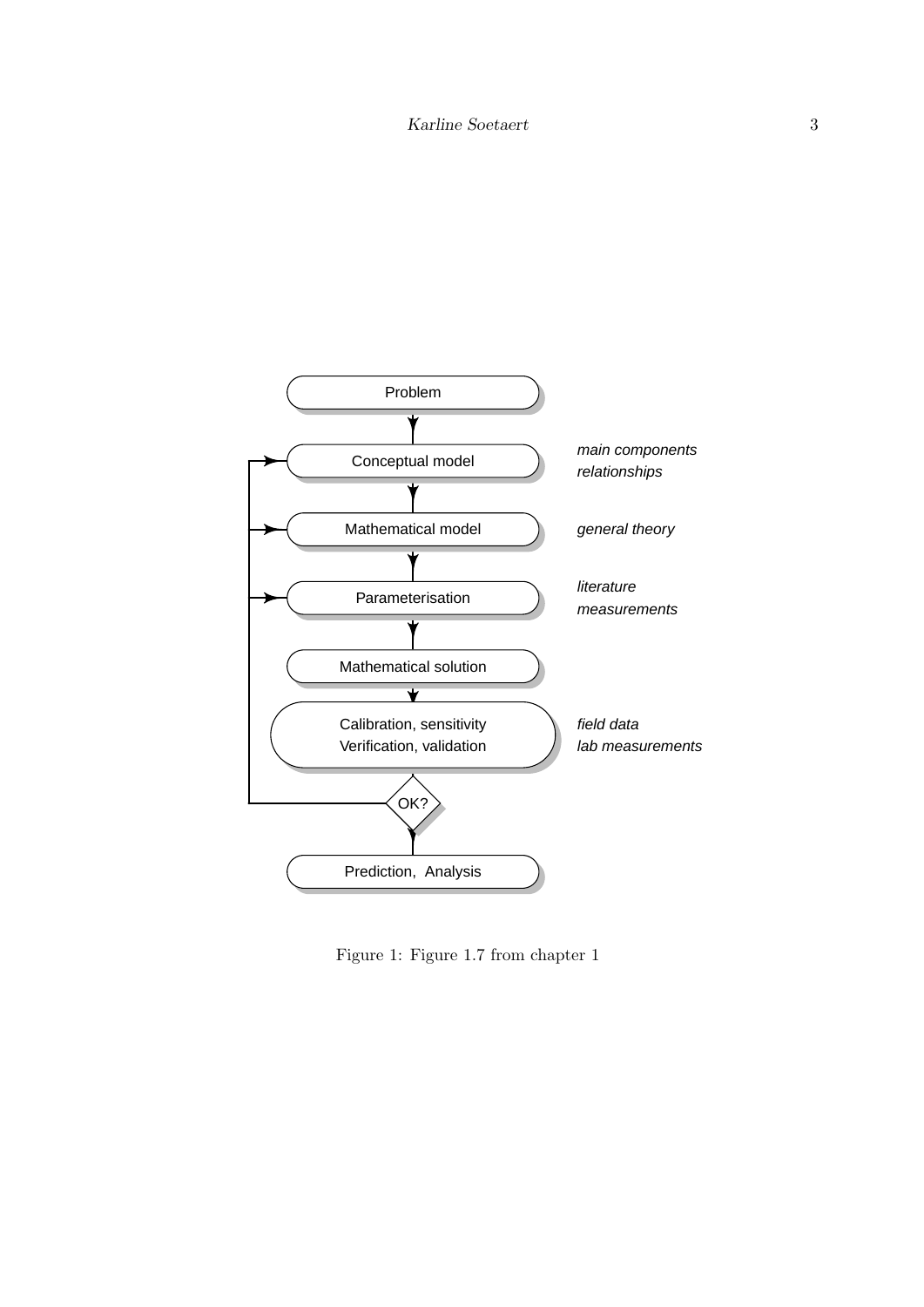#### 2. Chapter 2. Model formulation

This figure makes use of package **diagram**. It depicts two types of chemical reactions.

```
> par(mfrow = c(1, 2))
> par(mar = c(3, 3, 3, 3))
> # reversible reaction
> openplotmat()
> elpos <- coordinates (c(3, 1))
> treearrow(from = elpos[1:3, ], to = elpos[4, ], arr.side = 2, path = "H")
> treearrow(from = elpos[4, ], to = elpos[1:3, ], arr.side = 2, path = "H")
> labs <- c("C", "D", "D", "E")
> text(0.55, 0.4, expression(k[1]), font = 3, adj = 0, cex = 0.8)
> text(0.55, 0.6, expression(k[2]), font = 3, adj = 0, cex = 0.8)
> for ( i in 1:4)
+ textrect (elpos[i, ], 0.1, 0.1, lab = labs[i], cex = 1.5)
> box(col = "grey")
> title("reversible reaction")
> writelabel("A", line = 0, at = -0.05)
> #
> # enzymatic reaction
> #
> openplotmat()
> elpos <- coordinates (c(3, 2, 3))
> elpos <- elpos[-c(5, 6), ]
> elpos[4, 1] <- 0.3333
> elpos[6, 1] <- 0.7
> treearrow(from = elpos[1:2, ], to = elpos[4, ], arr.side = 2, path = "H")
> treearrow(to = elpos[1:2, ], from = elpos[4, ], arr.side = 2, path = "H")
> treearrow(from = elpos[3:4, ], to = elpos[5:6, ], arr.side = 2, path = "H")
> labs <- c("E", "D", "F", "I", "E", "G")
> for ( i in 1:6)
    + textrect (elpos[i, ], 0.075, 0.07, lab = labs[i], cex = 1.5)
> text(0.35, 0.6, expression(k[1]), font = 3, adj = 0, cex = 0.8)
> text(0.52, 0.7, expression(k[2]), font = 3, adj = 0, cex = 0.8)
> text(0.72, 0.3, expression(k[3]), font = 3, adj = 0, cex = 0.8)
> box(col = "grey")
> title("enzymatic reaction")
> writelabel("B", line = 0, at = -0.05)
>
```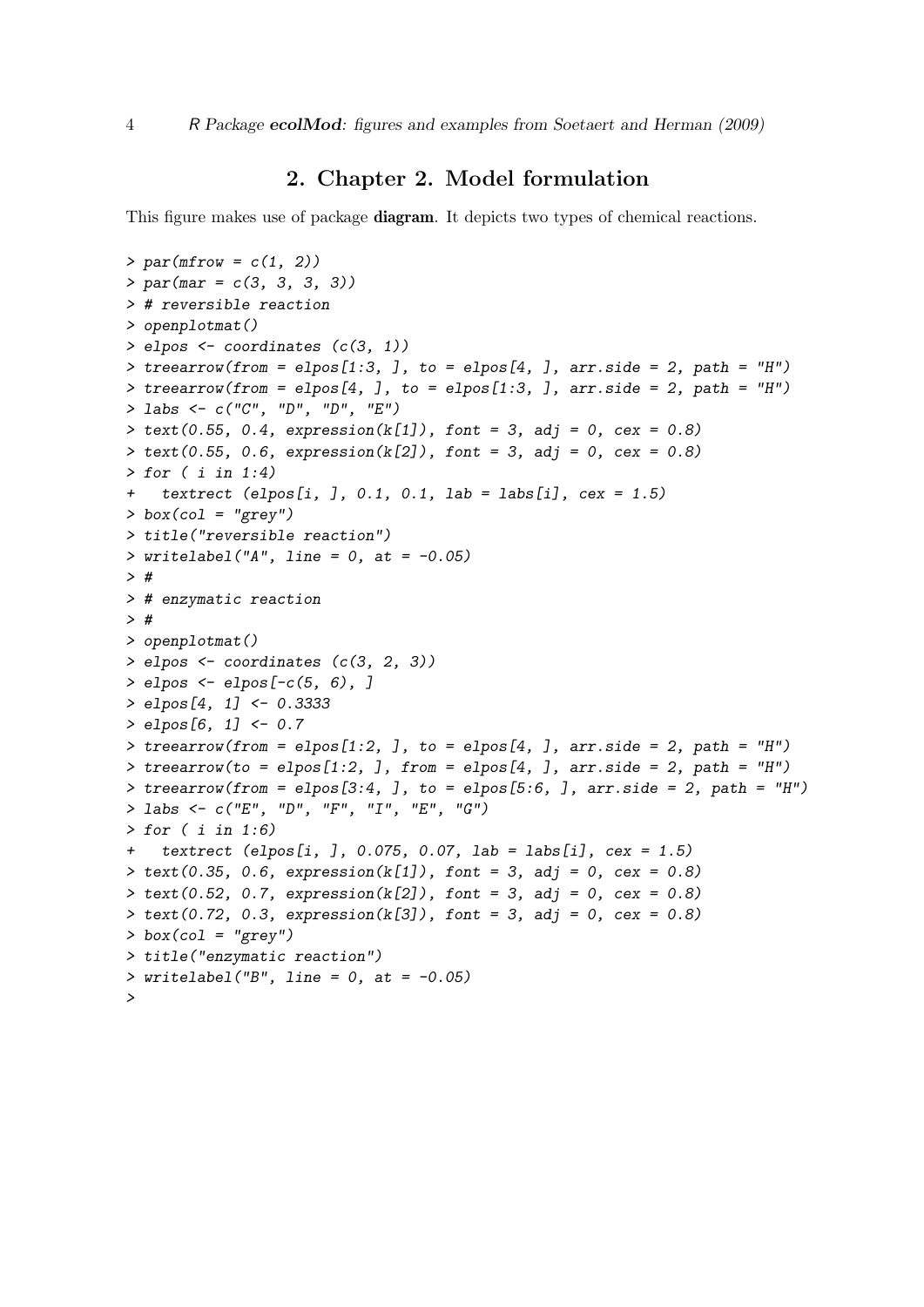

Figure 2: Figure 2.6 from chapter 2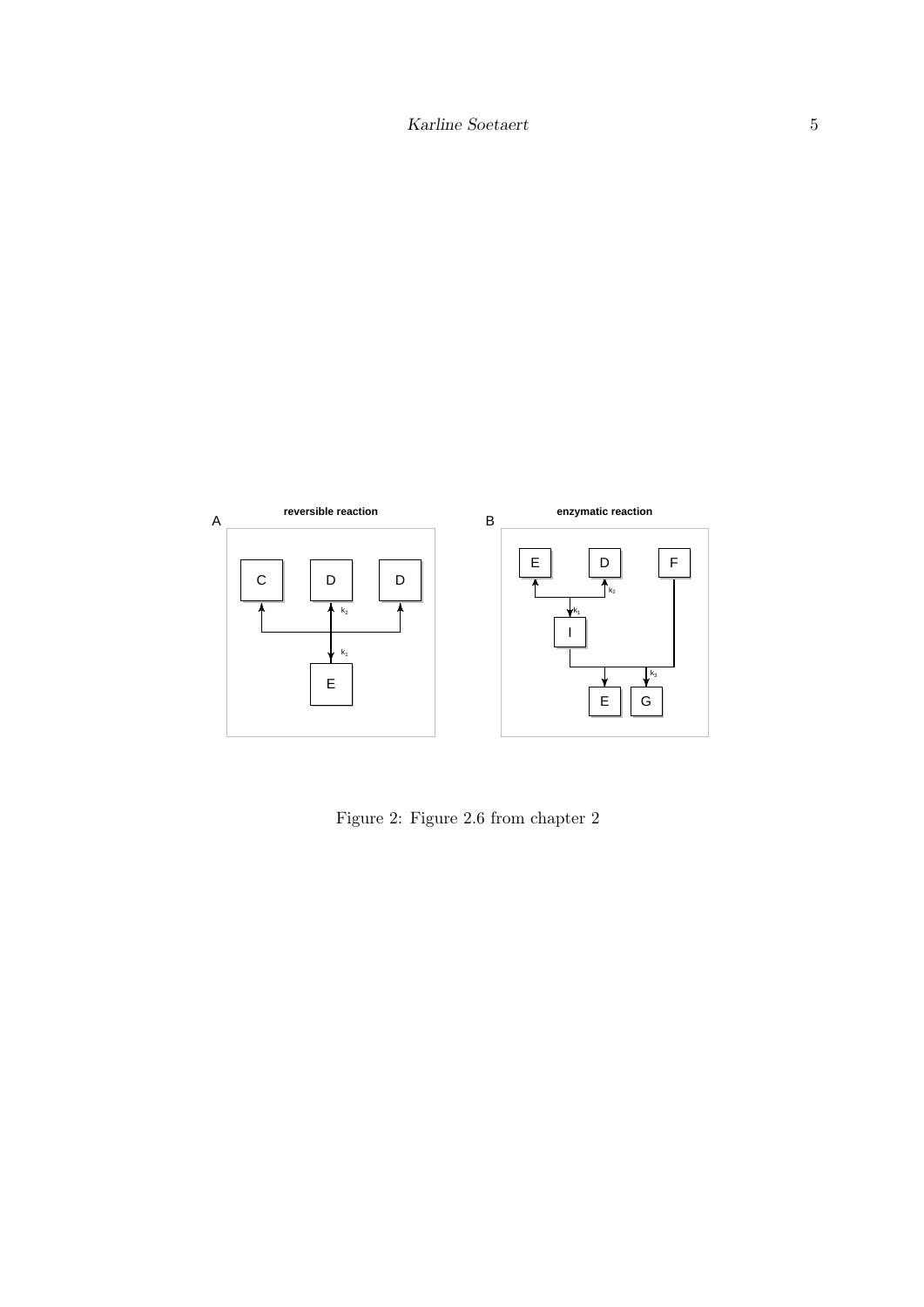#### 3. chapter 3. Spatial components and transport

This figure makes use of package shape to draw a filled cylinder. We use it to derive the general transport equation.

```
> par(mfrow = c(1, 1))
> par(mar = c(1, 1, 1, 1))
> plot(0, type = "n", xlim = c(-1, 1), ylim = c(-0.6, 0.5), axes = FALSE,
       + xlab = "", ylab = "")
> col <- grey(seq(0.2, 1, length.out = 100))
> col <- c(col, rev(col))
> cex <- 1.75
> #
> filledcylinder (rx = 0.15, ry = 0.4, len = 1, col = col, lcol = "black",
+ lwd = 1, lcolint = grey(0.25), lwdint = 1, ltyint = 3,
+ topcol = grey(0.5), delt = 1.15)
> #
> segments(-1, 0, -0.5, 0)
> segments(0.5, 0, 1, 0)
> #
> Arrows(-0.8, 0, -0.5, 0, arr.type = "triangle",
+ arr.length = 0.5, lwd = 5, arr.adj = 1)
> Arrows(0.5, 0, 0.8, 0, arr.type = "triangle",
+ arr.length = 0.5, lwd = 3, arr.adj = 1)
> #
> text(0.0, 0.5, expression(Delta~V), cex = cex*0.9)
> text(-0.5, 0.225, expression(A[x]), cex = cex)
> text(0.5, 0.225, expression(A[x+Delta~x]), cex = cex)
> text(-0.75, 0.065, expression(J[x]), cex = cex)
> text(0.85, 0.065, expression(J[x+Delta~x]), cex = cex)
> #
> segments(-0.5, 0, -0.5, -0.5, lty = 3, col = grey(0.25))
> segments(0.5, 0, 0.5, -0.5, lty = 3, col = grey(0.25))
> #
> text(-0.5, -0.55, expression(x), cex = cex)
> text(0.5, -0.55, expression(x+Delta~x), cex = cex)
>
```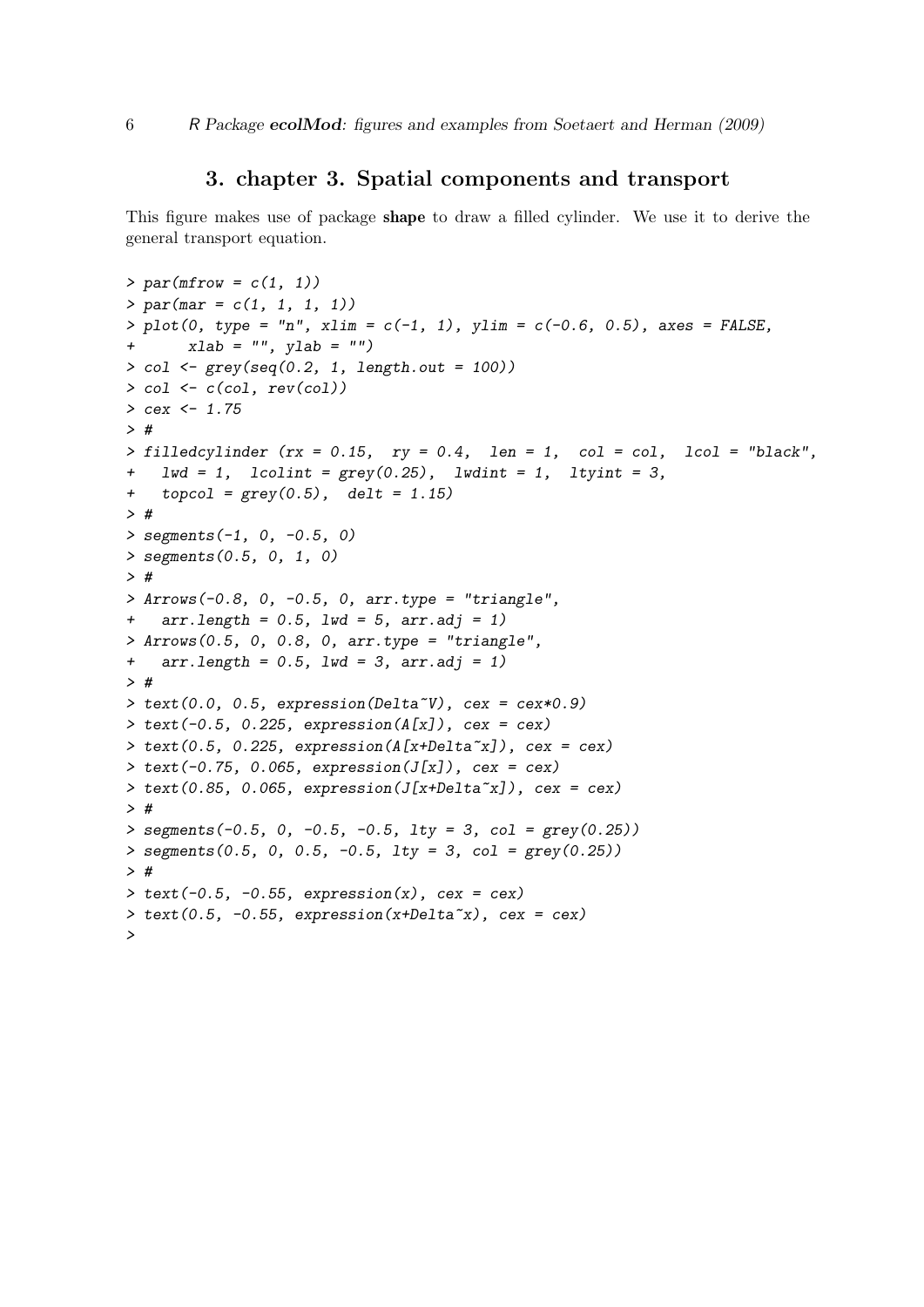

Figure 3: Figure 3.5 from chapter 3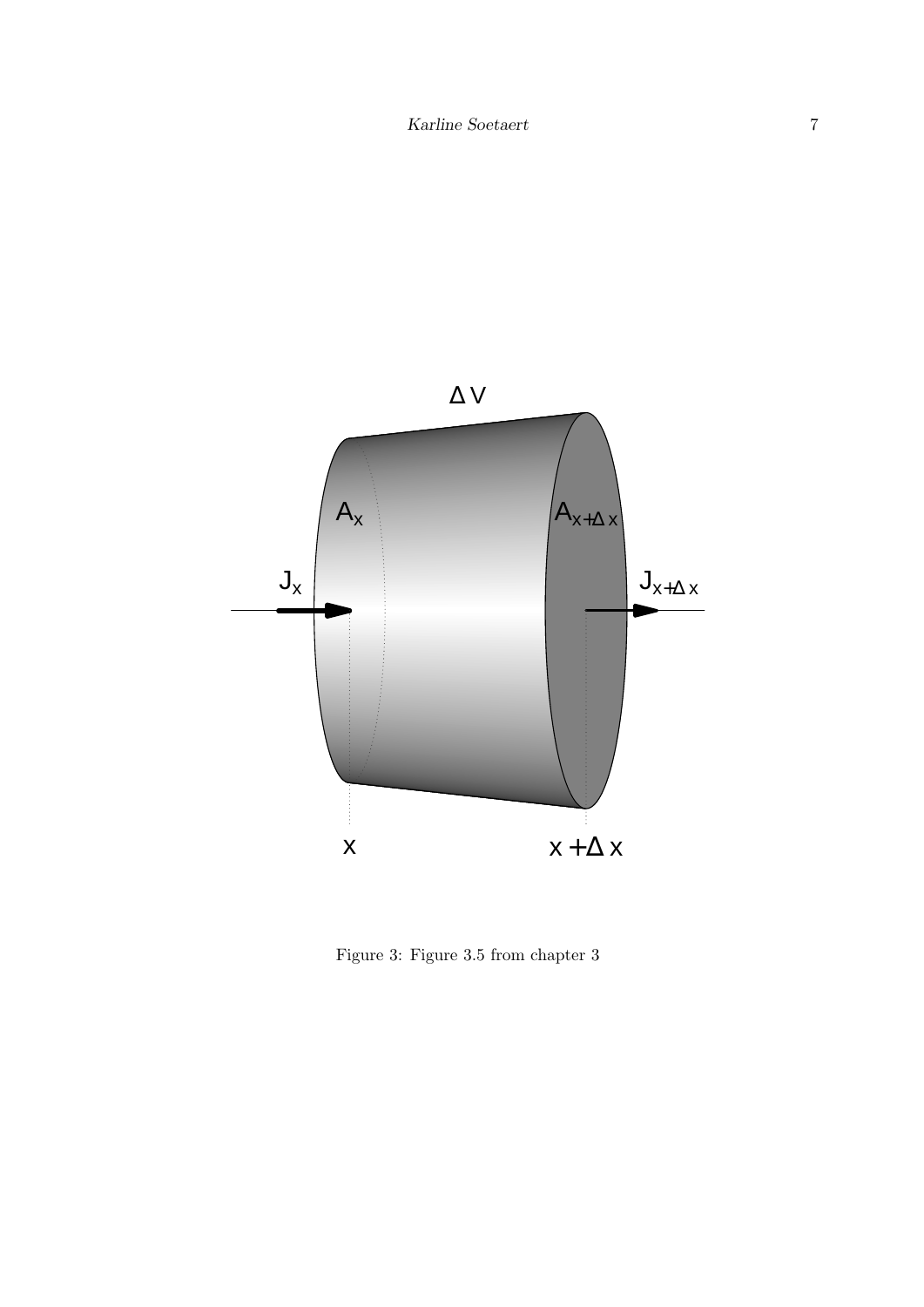### 4. chapter 4. Parameterisation

This figure represents a (fictuous) model cost landscape.

The figure has higher resolution in the book. It makes use of R's persp function, which has been draped with a grey colorscale (drapecol). The latter function is included in package shape.

```
> par(mfrow = c(1, 1))
> par(mar = c(1, 1, 1, 1))
> col <- grey(seq(0, 0.9, length.out = 100))
> #
> gg <- outer(seq(3 , 9.5, 0.1), seq(-4.8, -1, 0.1),
+ FUN = function(x, y) 4*cos(y)+sin(x)-(sin(x)/sqrt(x)*cos(y)*y^2)^2)
> #
> persp(gg, col = drapecol(gg, col), border = NA, theta = 30, phi = 30,
+ axes = TRUE, box = TRUE, lty = 2, xlab = "parameter 1",
+ ylab = "parameter 2", zlab = "cost", ticktype = "simple", cex = 1.5)
> #
> text(0.15, 0.22, "2", cex = 2)
> text(-0.10, 0.27, "1", cex = 2)
> text(-0.15, -0.25, "global minimum")
> text(0.1, -0.18, "local minimum")
```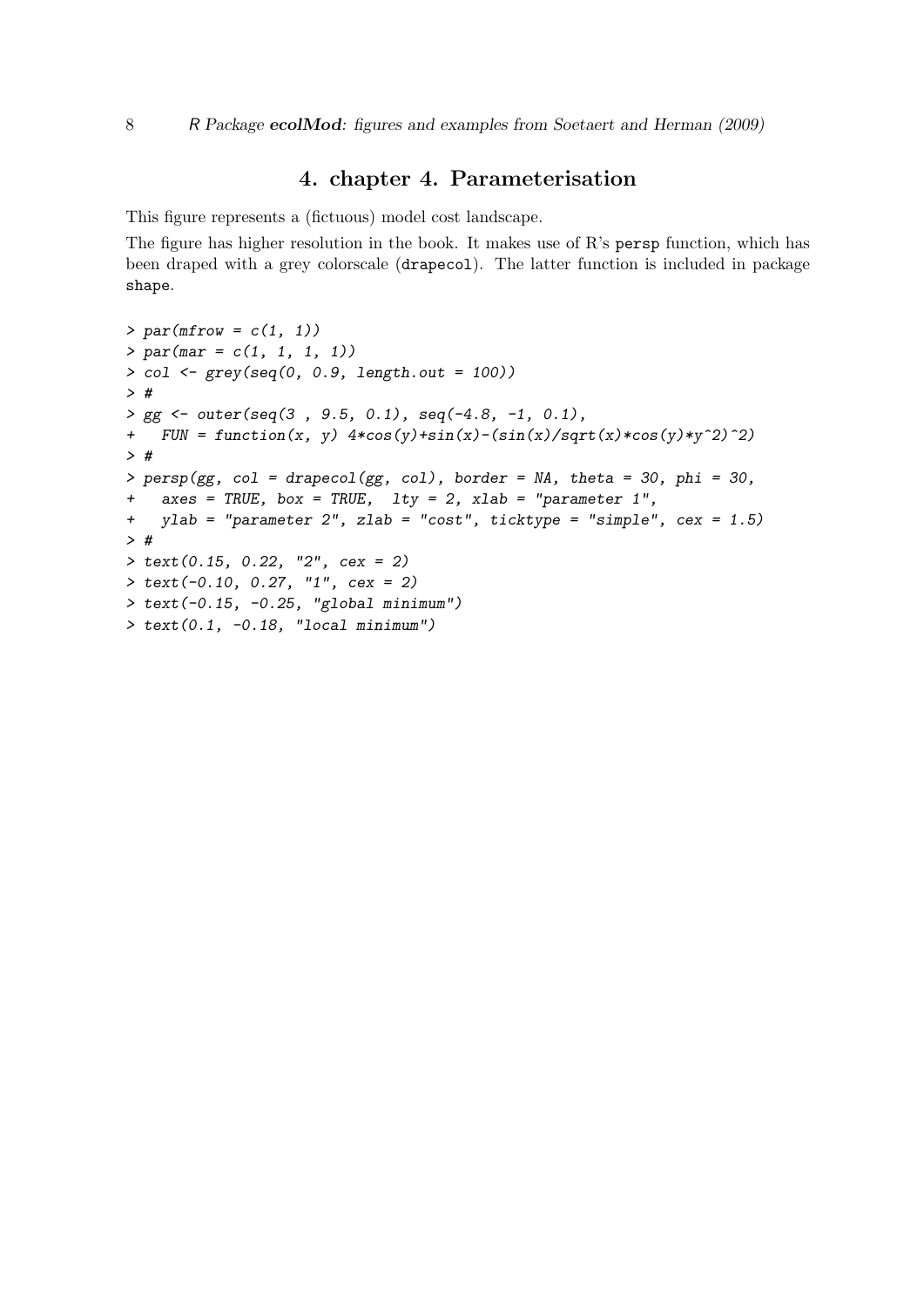

Figure 4: Figure 4.4 from chapter 4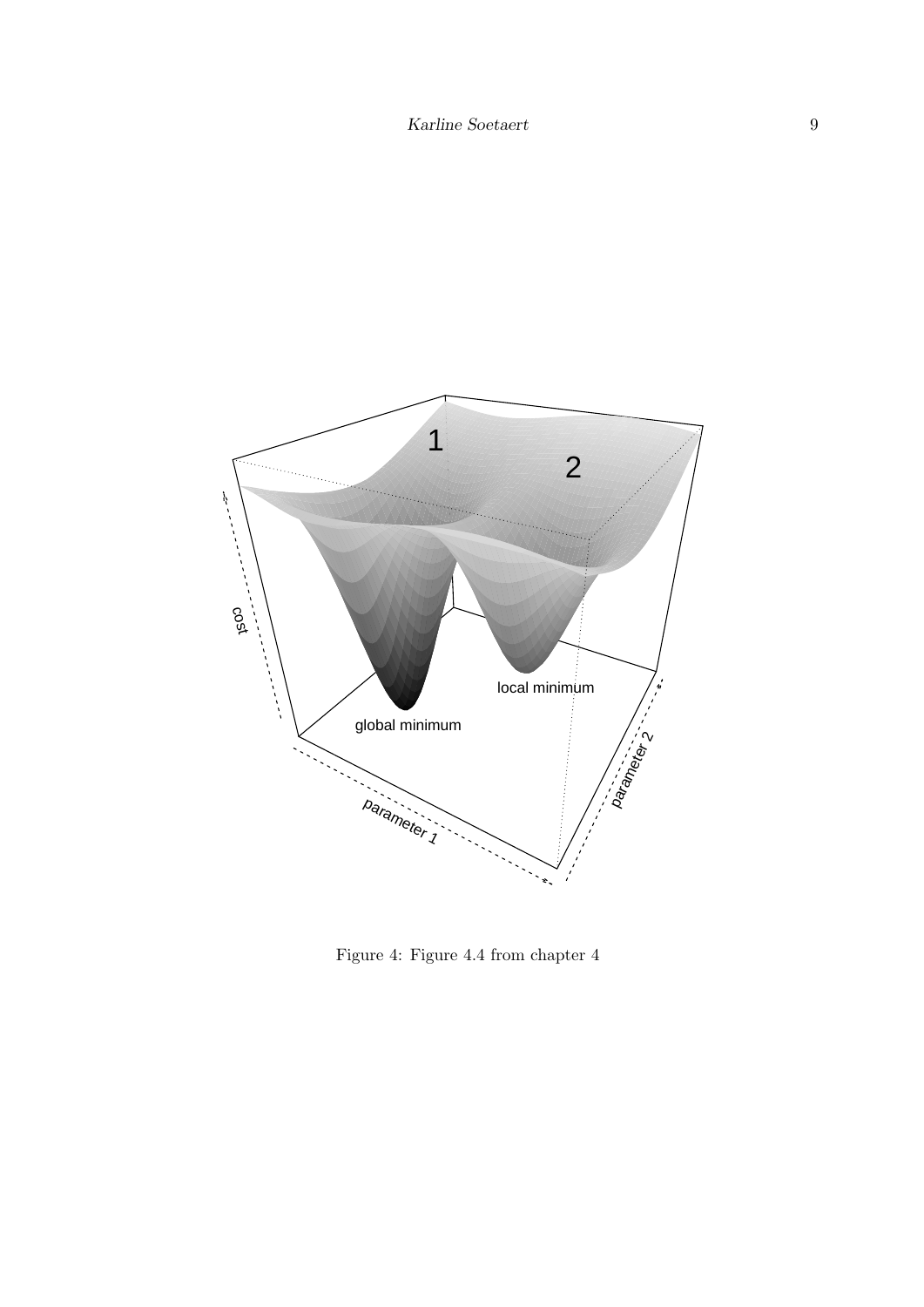#### 5. chapter 5. Model solution - analytical methods

The analytical solution of a diffusion-reaction equation in 1-D, and using cylindrical coordinates is depicted. It makes use of R s function persp, draped with a red-yellow-blue color scheme. Functions drapecol and femmecol made available in package shape.

```
> Ds <- 1 # diffusion coefficient
> ini <- 1 # initial condition
> k <- 0.05 # growth rate
> #
>
> plotplane <- function(time, rmax = 5, ...) {
+ xx <- seq(-rmax, rmax, length = 30)
+ yy <- xx
+
+ val <- outer(xx, yy, FUN = function (x, y)
+ ini/(4*pi*Ds*time)*exp(k*time-(x*x+y*y)/(4*Ds*time)) )
+ persp(xx, yy, z = val, theta = 150, box = TRUE, axes = TRUE,
+ col = drapecol(val, femmecol(100)), zlab = "Density", border = NA, ...)
+ }
> #
> par(mfrow = c(2, 2), mar = c(3, 3, 3, 3))
> plotplane(0.1, main = "0.1 day")
> plotplane(1 , main = "1 day")
> plotplane(2 , main = "2 days")
> plotplane(5 , main = "5 days")
```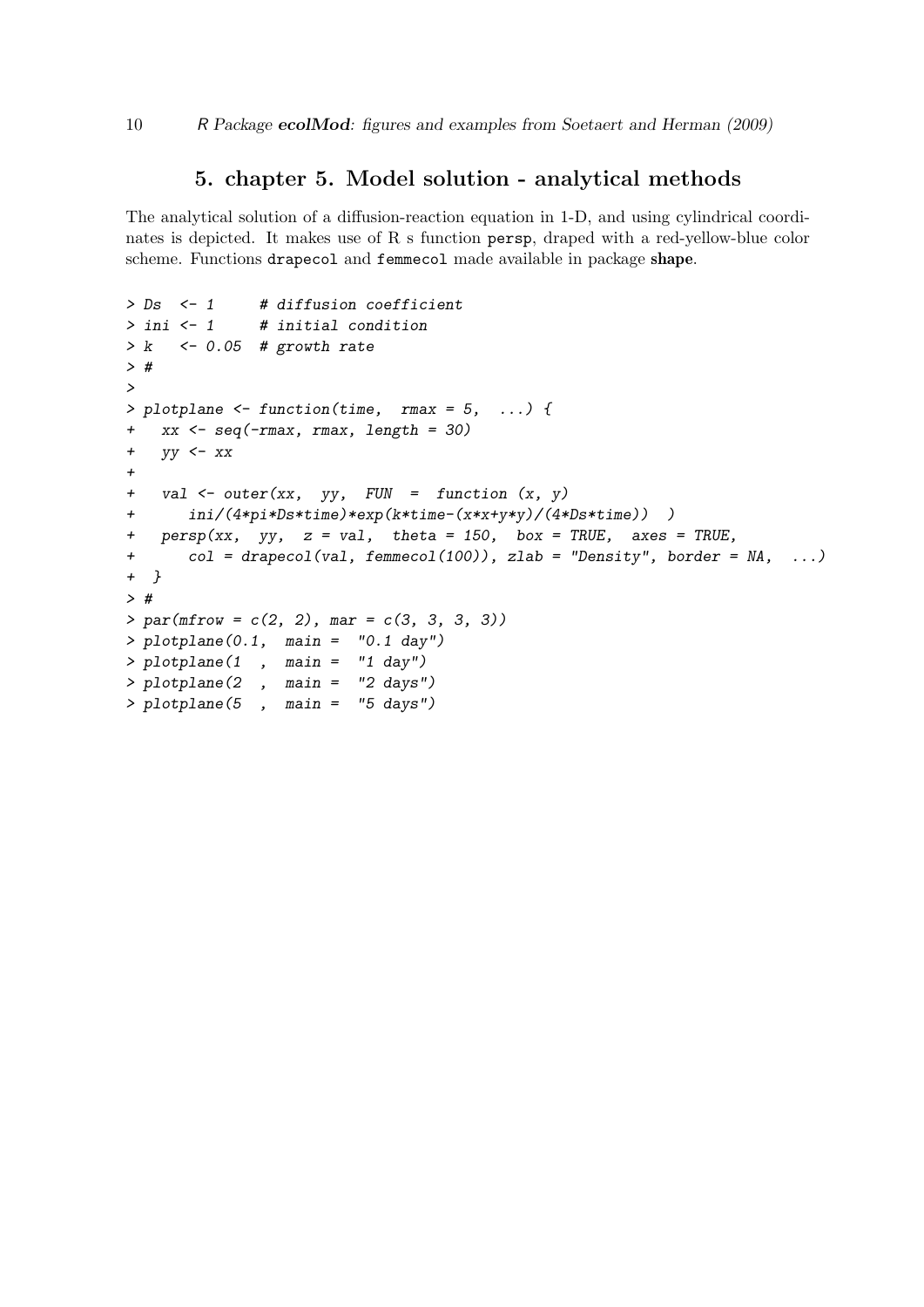

Figure 5: Figure 5.5 from chapter 5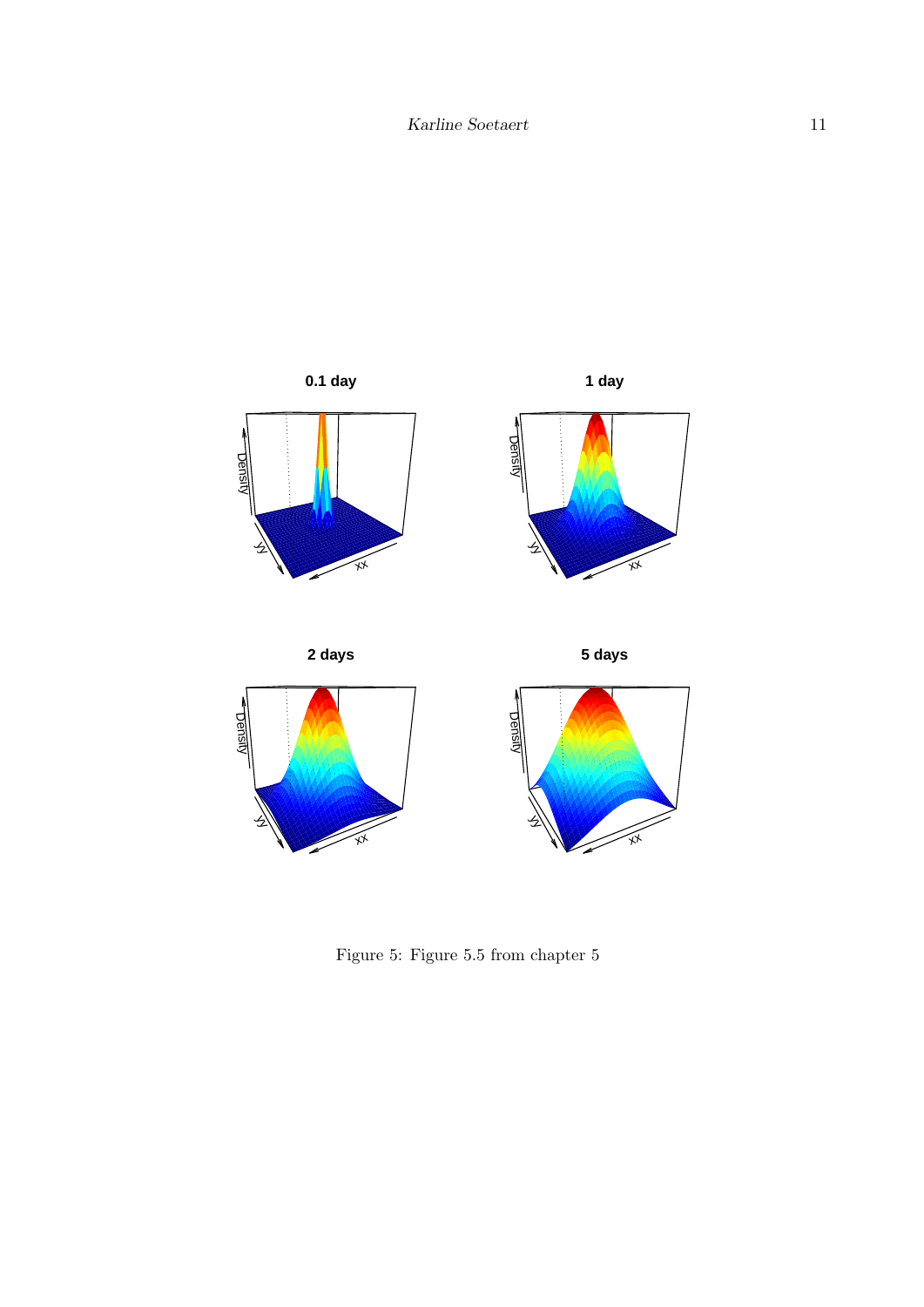#### 6. chapter 6. Model solution numerical methods

Here, a 1-D diffusion-reaction model is implemented, solved using function ode.1D from package deSolve [\(Soetaert, Petzoldt, and Setzer 2009\)](#page-26-4), and the results displayed using R s filled.contour function.

```
> #----------------------#
> # the model equations: #
> #----------------------#
>
> model <- function(t, APHIDS, parameters) {
+ Flux <- -D*diff(c(0, APHIDS, 0))/deltax
+ dAPHIDS <- -diff(Flux)/delx + APHIDS*r
+
+ list(dAPHIDS )
+ }
> #-----------------------#
> # the model parameters: #
> #-----------------------#
>
> D <- 0.3 # m2/day diffusion rate
> r <- 0.01 # /day net growth rate
> delx <- 1 # m thickness of boxes
> numboxes <- 60
> Distance <- seq(from = 0.5, by = delx, length.out = numboxes) # 1 m intervals
> deltax <- c (0.5, rep(1, numboxes-1), 0.5)
> #--------------------------#
> # Initial conditions: #
> #--------------------------#
>
> APHIDS <- rep(0, times = numboxes) # ind/m2 aphid density
> APHIDS[30:31] <- 1
> state <- c(APHIDS = APHIDS) # initial conditions
> #----------------------#
> # RUNNING the model: #
> #----------------------#
>
> times <- seq(0, 200, by = 4) # output wanted at these time intervals
> out <- ode.1D(state, times, model, parms = 0, nspec = 1)
> DENSITY <- out[, 2:(numboxes +1)]
> #------------------------#
> # PLOTTING model output: #
> #------------------------#
>
> par(mfrow = c(1, 1))
> par(oma = c(0, 0, 3, 0)) # set outer margin size (oma)
> filled.contour(x = times, y = Distance, DENSITY, color = topo.colors,
```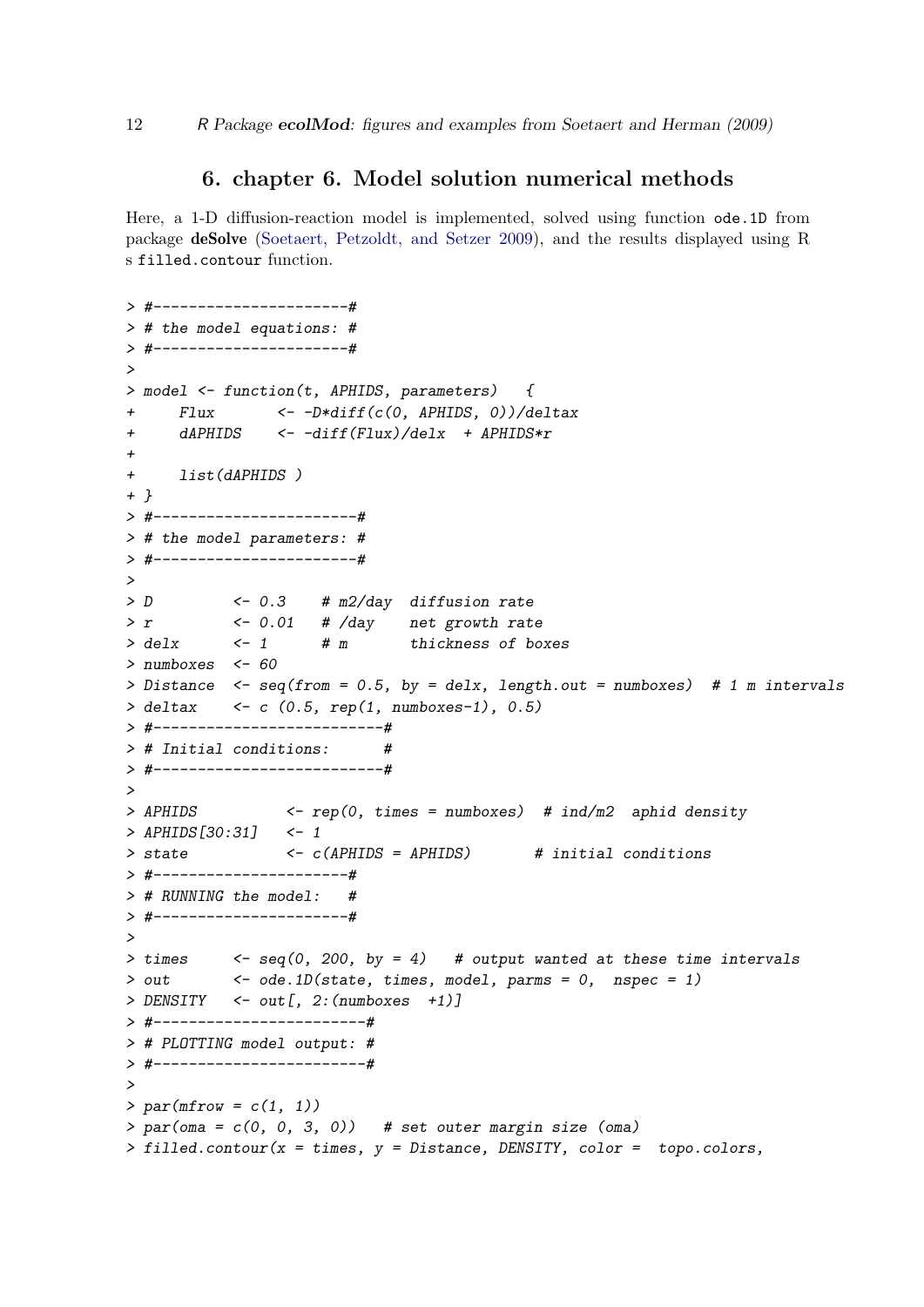## Aphid model



**Density**

Figure 6: Figure 6.15 from chapter 6

```
+ xlab = "time, days", ylab = "Distance on plant, m",
+ main = "Density")
> mtext(outer = TRUE, side = 3, "Aphid model", cex = 1.5) # margin text
```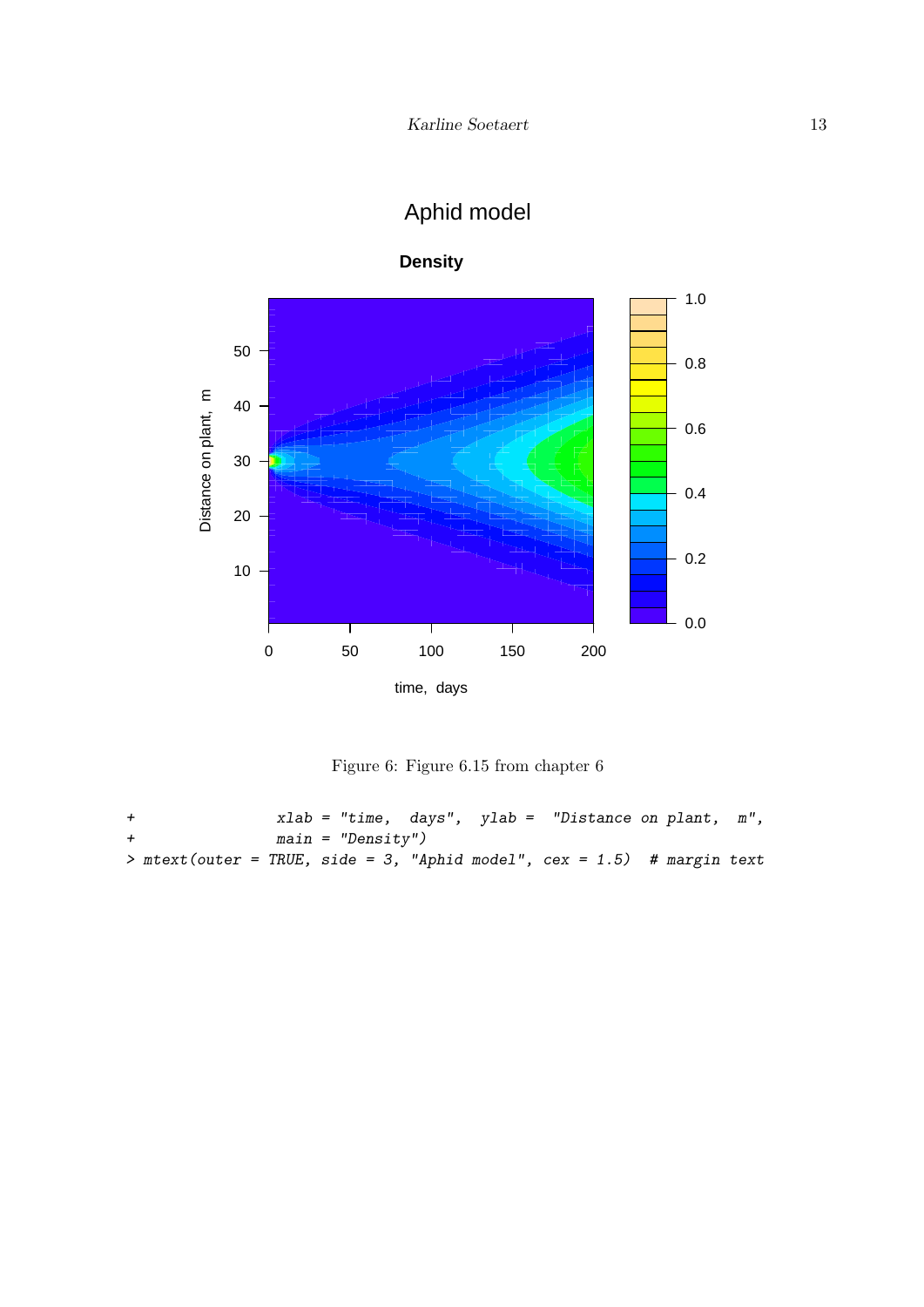#### 7. chapter 7. Stability and steady state

The trajectories of a set of differential equations, displaying limit cycles are depicted. The model is solved using function vode from package **deSolve** [\(Soetaert](#page-26-4) *et al.* [2009\)](#page-26-4). This is the only integrator that can solve this rather difficult set of equations (although even vode complains).

```
par(mfrow = c(1, 2))eqn <- function (t, state, pars) {
  with (as.list(c(state, pars)),
  {
  dx <- a*y +e*x*(x^2+y^2-1)
  dy <- b*x +f*y*(x^2+y^2-1)
  list(c(dx, dy))})
}
#
equation2 <- function(ini, i1 = 5, a = -1, b = 1, e = -1, f = -1,
                       endt = 100, dt = 0.1, ... {
  times <- seq(0, endt, dt)
  state \langle -c(x = \text{ini}[1], y = \text{ini}[2]) \rangleout <- as.data.frame(vode(state, times, eqn,
                          params = c(a = a, b = b, e = e, f = f)))lines(out$x, out$y)
  Arrows(outTx[i1], out\{y[i1], out\z[i1+1], out\{y[i1+1]}, ...)
}
#
xlim < -c(-1.5, 1.5)ylim <- xlim
#
plot(0, type = "n", xlim = xlim, ylim = ylim, xlab = "", ylab = "",
  axes = FALSE, frame.plot = TRUE)
equation2(c(-0.01, -0.01), i1 = 45)
equation2(c(0.01, 0.01), i1 = 45)equation2(c(1.1, 1.1), i1 = 5)
equation2(c(-1.1, 1.1), i1 = 5)
equation2(c(-1.1, -1.1), i1 = 5)
equation2(c(1.1, -1.1), i1 = 5)
points(0, 0, pch = 21, cex = 3, bg = "lightgrey", col = "lightgrey")
title("Stable limit cycle")
#
writelabel("A")
#
xlim \leftarrow c(-1.5, 1.5)ylim <- xlim
#
```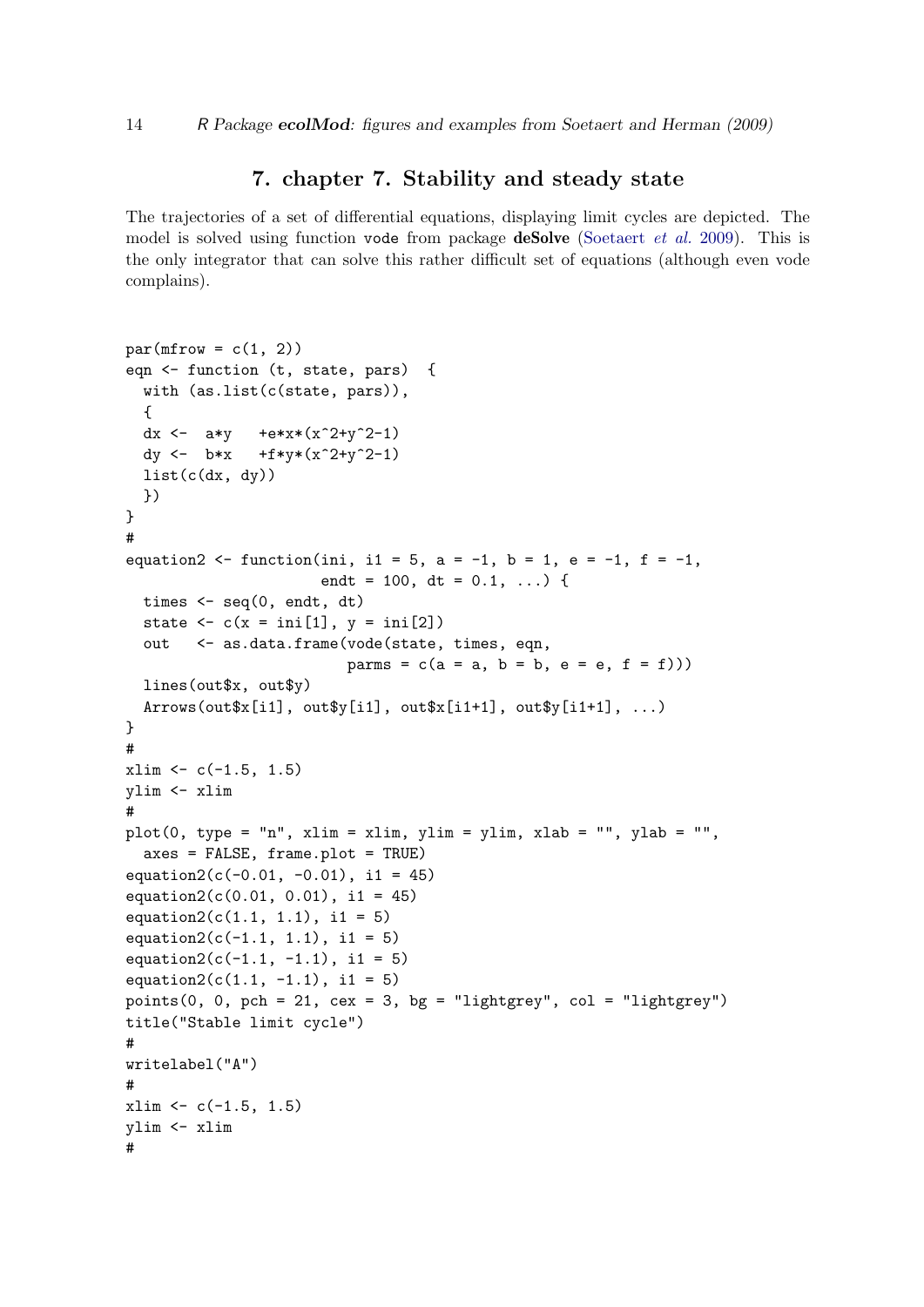

Figure 7: Figure 7.10 from chapter 7

```
plot(0, type = "n", xlim = xlim, ylim = ylim, xlab = "", ylab = "",axes = FALSE, frame.plot = TRUE)
equation2(c(-0.65, -0.65), i1 = 45, endt = 10, dt = 0.01, e = 1, f = 1)
equation2(c(0.65, 0.65), i1 = 45, endt = 10, dt = 0.01, e = 1, f = 1)
equation2(c(0.75, 0.75), i1 = 45, endt = 10, dt = 0.01, e = 1, f = 1)
equation2(c(-0.75, -0.75), i1 = 45, endt = 10, dt = 0.01, e = 1, f = 1)
equation2(c(0.65, -0.65), i1 = 45, endt = 10, dt = 0.01, e = 1, f = 1)
equation2(c(0.75, -0.75), i1 = 45, endt = 10, dt = 0.01, e = 1, f = 1)
equation2(c(-0.65, 0.65), i1 = 45, endt = 10, dt = 0.01, e = 1, f = 1)
equation2(c(-.75, 0.75), i1 = 45, endt = 10, dt = 0.01, e = 1, f = 1)
points(0, 0, pch = 21, cex = 3, bg = "black", col = "black")
title("Unstable limit cycle")
equation2(c(-0.71, 0.70420315), i1 = 45, endt = 8,
            dt = 0.01, a = -1, b = 1, e = 1, f = 1)
#
writelabel("B")
```

```
#
```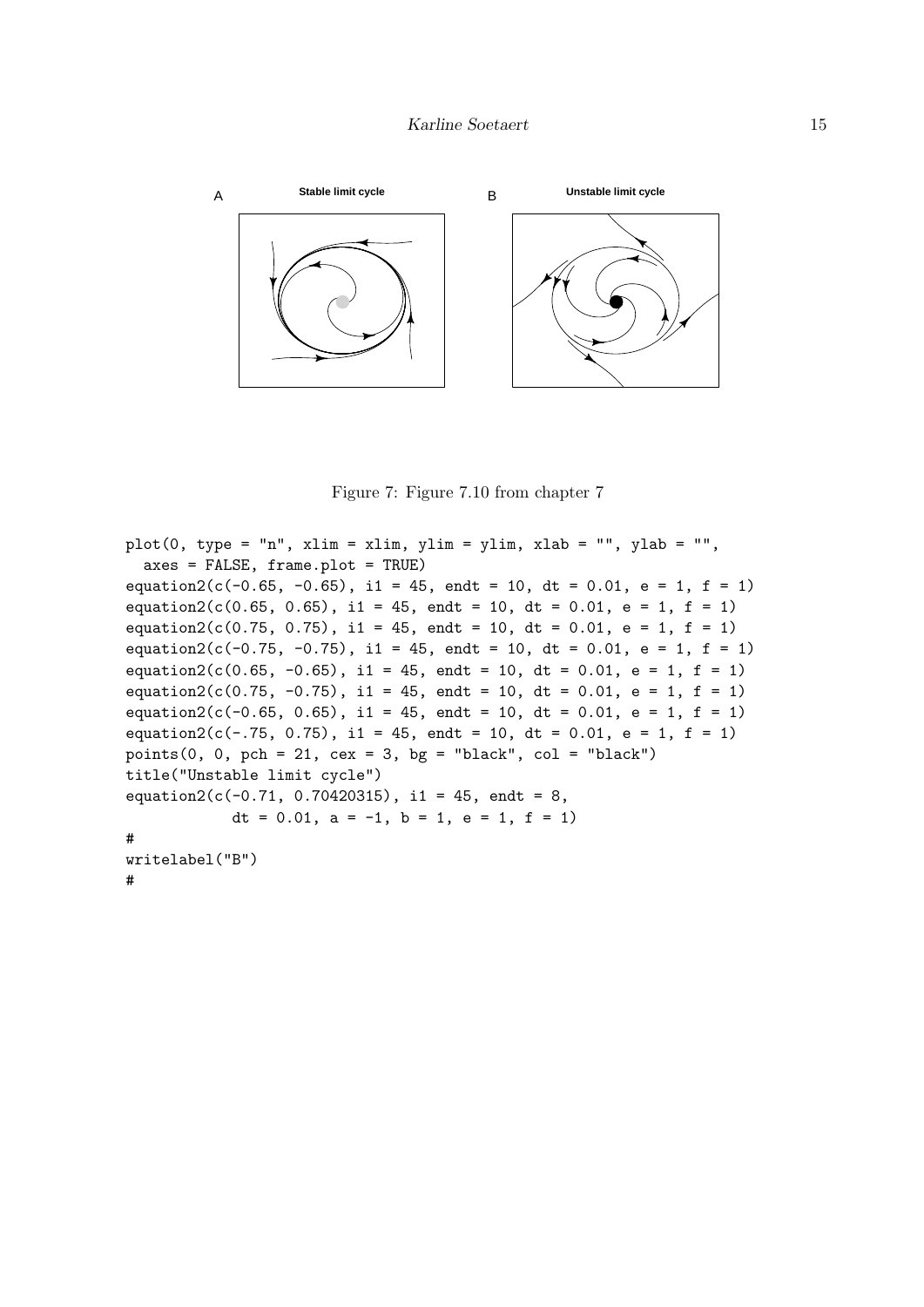#### 8. chapter 8. Multiple time scales and equilibrium processes

This figures depicts the derivation of the Monod function. It makes use of package **diagram**.

```
> par(mfrow = c(1, 1))
> par(mar = c(1, 1, 1, 1))
> openplotmat()
> rect(0.075, 0.05, 0.575, 0.45, angle = 45, density = 15,
    + col = "darkgrey", border = NA)
> elpos <- coordinates (c(4, 2, 4), hor = FALSE)
> elpos <- elpos[-c(3, 4, 7, 10), ]
> treearrow(from = elpos[1:2, ], to = elpos[3, ], lty = 1, path = "V")
\geq treearrow(from = elpos[3, ], to = elpos[1:2, ], lty = 1, path = "V")
> treearrow(from = elpos[3:4, ], to = elpos[5:6, ], lty = 1, path = "V")
> names <- c("A", "E", "EA", "B", "S", "E")
> for ( i in 1:6) textrect (elpos[i, ], 0.06, 0.06, lab = names[i], cex = 1.5)
> text(0.4, 0.28, expression(k^{"+"}))
> text(0.3, 0.15, expression(k^{"-"}))
> text(0.3, 0.4, expression(k^{"-"}))
> text(0.735, 0.4, "r")
> text(0.735, 0.65, "r")
> box(col = "grey")
> par(new = TRUE)
> par(fig = c(0, 0.4, 0.6, 1.0))
> par(mar = c(1, 1, 1, 1))
> openplotmat()
> elpos <- coordinates (c(2, 1), hor = FALSE)
> treearrow(from = elpos[1:2, ], to = elpos[3, ], lty = 1, path = "V")
> names <- c("A", "B", "S")
> for ( i in 1:3)
    + textrect (elpos[i, ], 0.09, 0.09, lab = names[i], cex = 1.5)
> text(0.55, 0.55, expression(r[f]))
> box(col = "grey")
> par(fig = c(0, 1, 0.0, 1))
>
>
```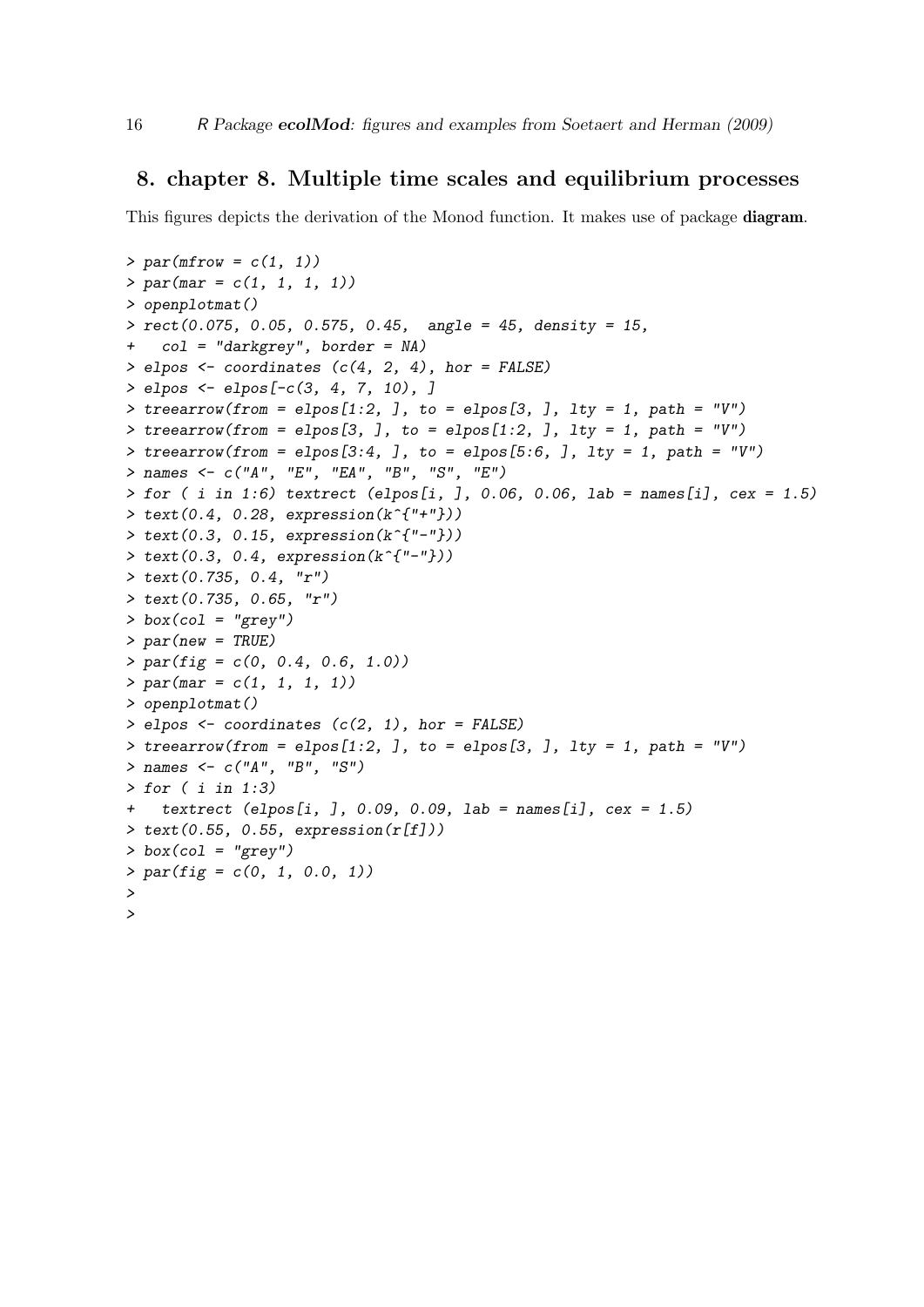

Figure 8: Figure 8.3 from chapter 8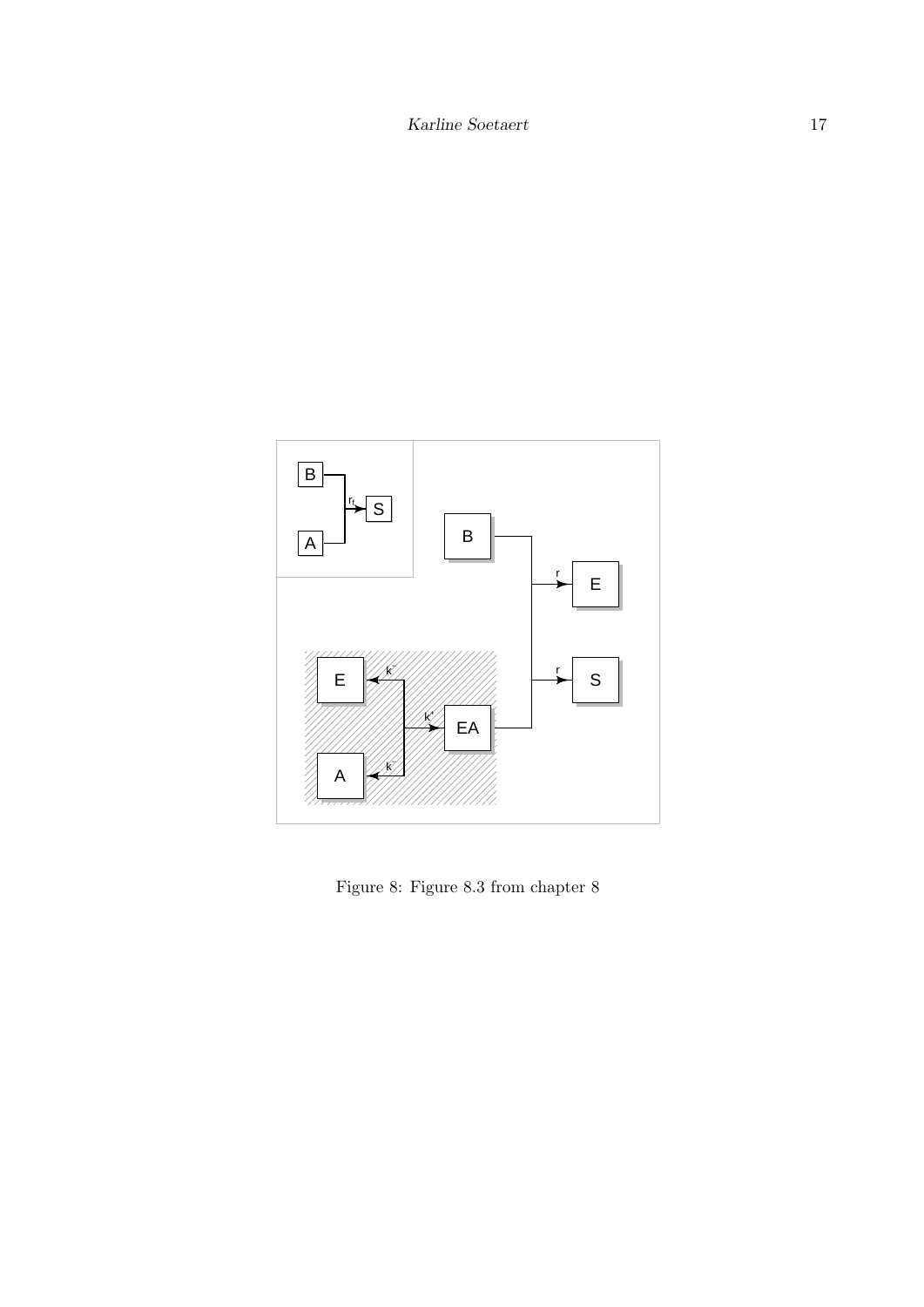#### 9. chapter 9. Discrete time models

A rather spectacular play with a discrete-time parasitoid model. The figure in the book has more detail. Except for function writelabel (from package shape), this figure is made only with R's core functions.

```
> par (mfrow = c(2, 2), mar = c(5.1, 4.1, 4.1, 2.1))
> rH <- 2.82 # rate of increase
> tS <- 100 # searching time
> tH <- 1 # handling time
> A <- tS/tH # attack rate
> ks <- 30 # 1/tH*a
> Parasite <- function(P_H, ks) {
+ P <- P_H[1]
+ H <- P_H[2]
+ f <- A*P/(ks+H)
+ return(c(H*(1-exp(-f)),
+ H * exp(rH*(1-H)-f)))
+ }
> out <- matrix(nrow = 50, ncol = 2)
> plottraject <- function(ks) {
+ P_H <- c(0.5, 0.5)
+ for (i in 1:100)
+ P_H <- Parasite(P_H, ks)
+ for (i in 1:50) {
+ P_H <- Parasite(P_H, ks)
+ out[i, ] <- P_H
+ }
+
+ plot (out[, 1], type = "l", ylim = range(out), lwd = 2, xlab = "t",
+ ylab = "Population", main = paste("ks = ", ks))
+ lines(out[, 2], lty = 2)
+ }
> #plottraject(35)
>
>
> plottraject(25)
> writelabel("A")
> plottraject(20)
> writelabel("B")
> legend("topright", c("Parasitoid", "Host"), lty = c(1, 2), lwd = c(2, 1))
> ksSeq <- seq(15, 35, 0.2) # sequence of a-values
> plot(0, 0, xlim = range(ksSeq), ylim = c(0., 2), xlab = "ks",
+ ylab = "Nt", main = "Bifurcation diagram")
> for ( ks in ksSeq) {
+ P_H <- c(0.5, 0.5)
+ for (i in 1:100)
```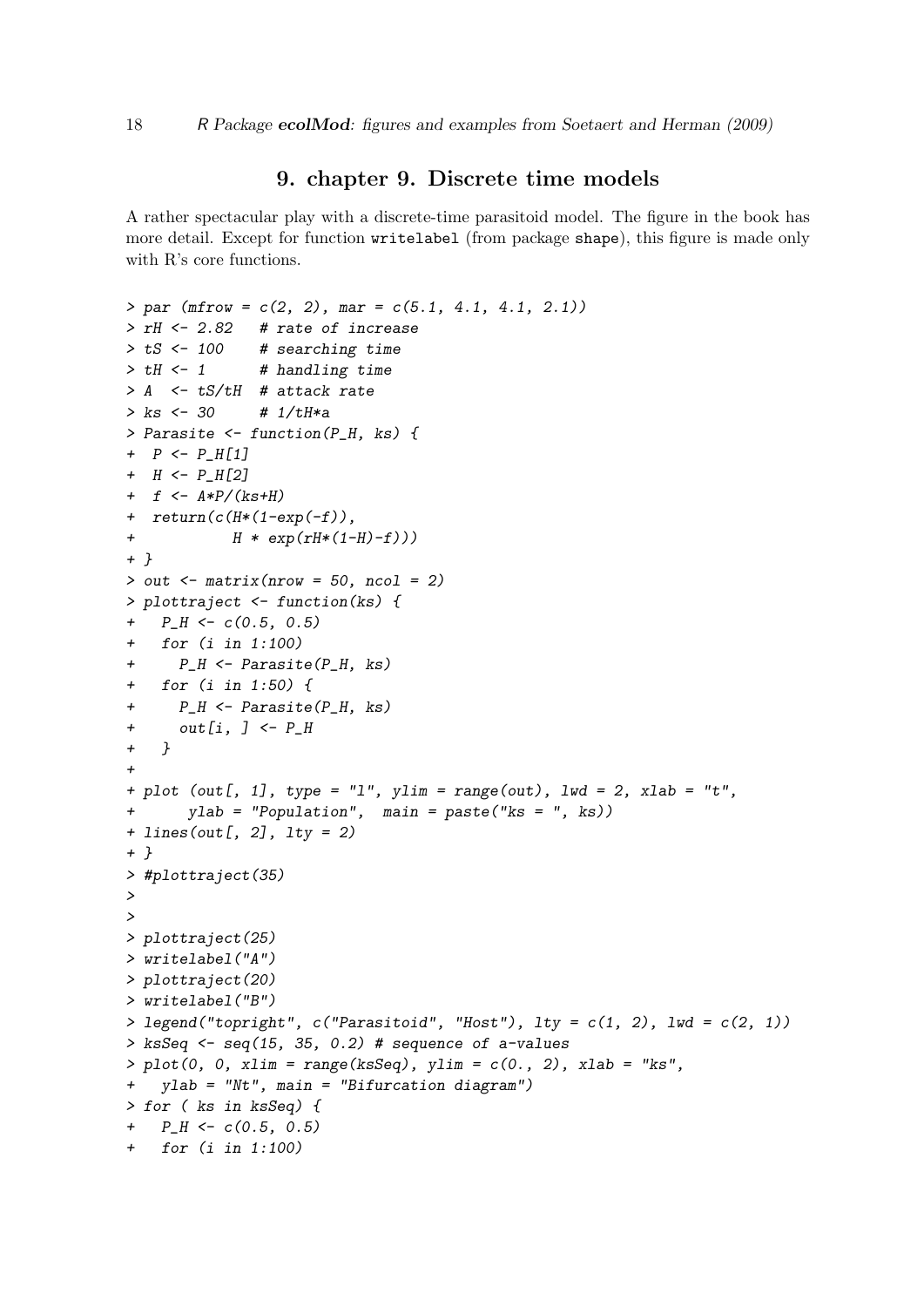```
+ P_H <- Parasite(P_H, ks) # spinup steps
+ for (i in 1:200) {
+ P_H <- Parasite(P_H, ks)
+ points(ks, P_H[2], pch = ".", cex = 1.5)
+ }
+ }
> writelabel("C")
> # domain of attraction
> ks <- 23.09
> dz <- 0.01 # 0.0025
> xlim <- c(0.001, 0.5)
> ylim <- c(0.001, 0.5)
> Initial <- expand.grid(P = seq(xlim[1], xlim[2], dz),
+ H = seq(ylim[1], ylim[2], dz))
> plot(0, 0, xlim = xlim, ylim = ylim, ylab = "Parasitoid initial",
+ xlab = "Host initial", type = "n", main = "Domain of attraction")
> PP <- vector(length = 100)
> for ( ii in 1:nrow(Initial)) {
+ ini <- Initial[ii, ]
+ P_H <- unlist(ini)
+ for (i in 1:100)
+ P_H <- Parasite (P_H, ks)
+ for (i in 1:20) {
+ P_H <- Parasite(P_H, ks)
+ PP[i] <- P_H[1]
+ }
+
+ Freq <- length(unique(trunc(PP*10)))
+ ifelse (Freq == 4, col <- "black", col <- "white")
+ rect(ini$P-dz/2, ini$H-dz/2, ini$P+dz/2, ini$H+dz/2,
+ col = col, border = col)
+ }
> writelabel("D")
```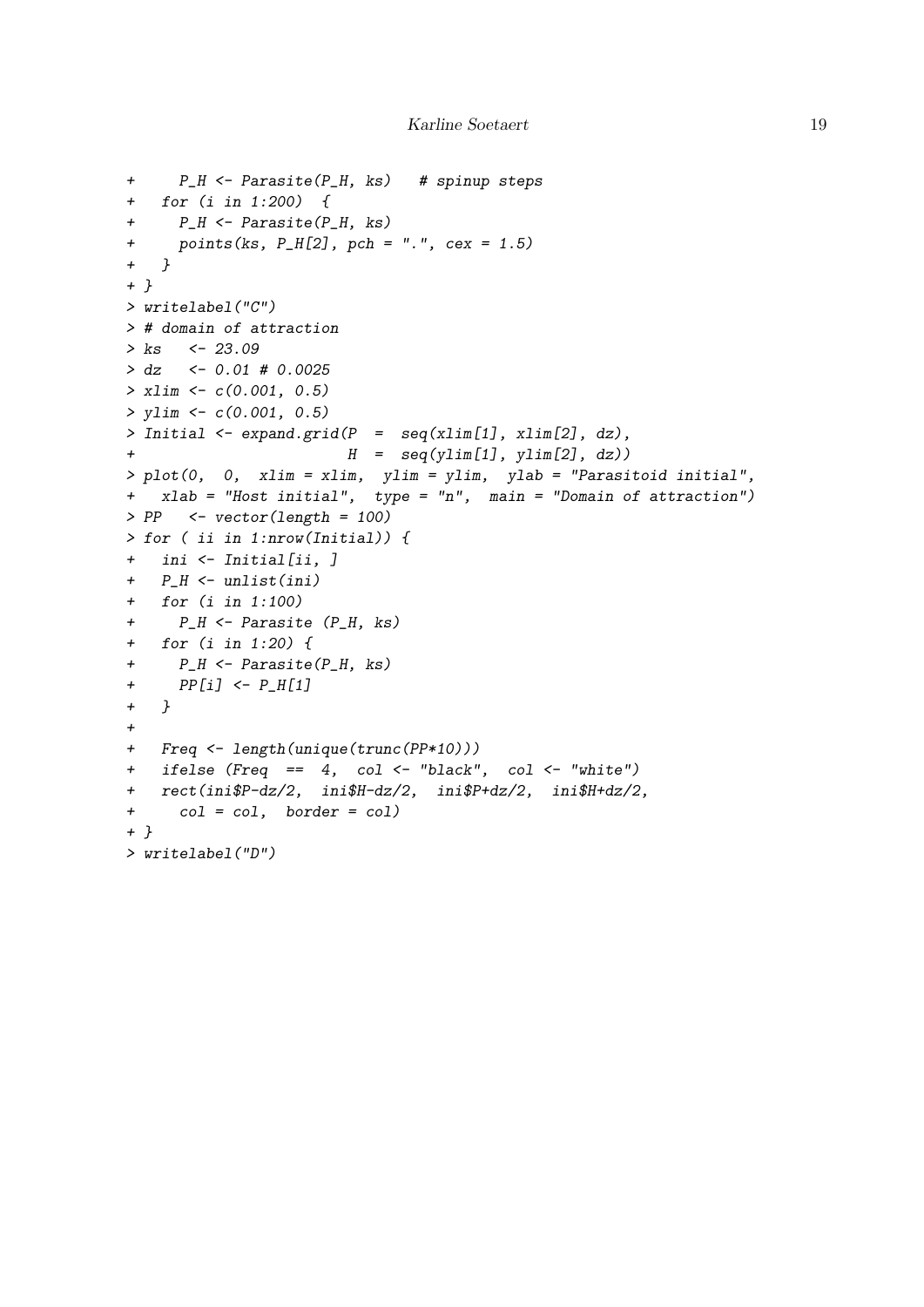

Figure 9: Figure 9.5 from chapter 9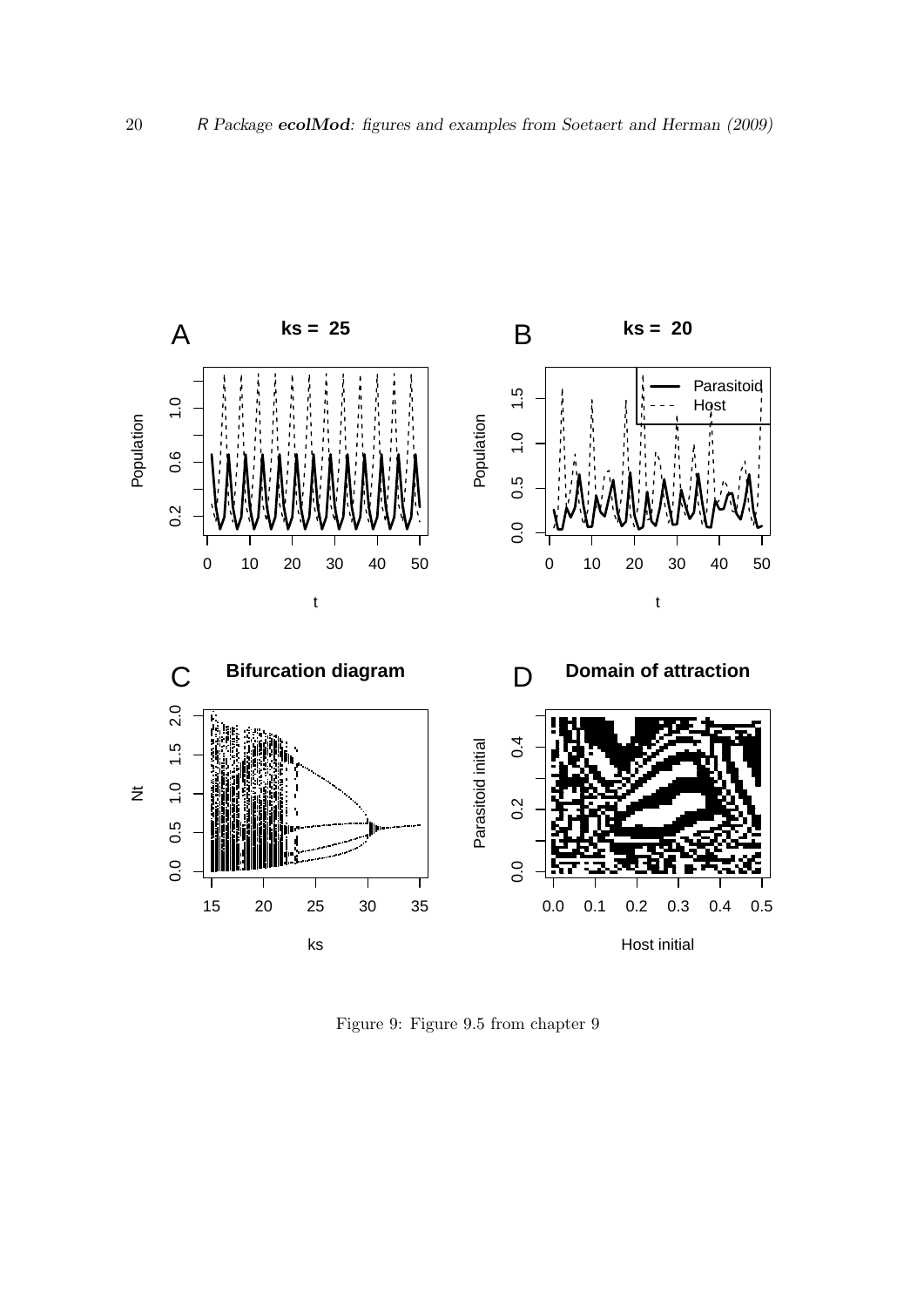#### 10. chapter 9. Discrete time models, b

As there are no nice figures in chapter 10, I depict two figures from chapter 9. This figure represents the US population transition matrix. First the transition matrix is created, and printed to the screen:

```
> # Fecundity and Survival for each generation
> NumClass <- 10
> Fecundity <- c(0, 0.00102, 0.08515, 0.30574, 0.40002,
                + 0.28061, 0.1526 , 0.0642 , 0.01483, 0.00089)
> Survival <- c(0.9967 , 0.99837, 0.9978 , 0.99672, 0.99607,
+ 0.99472, 0.99240, 0.98867, 0.98274, NA) # survival from i to i+1
> # Population matrix M
> DiffMatrix <- matrix(data = 0, nrow = NumClass, ncol = NumClass)
> DiffMatrix[1, ] <- Fecundity
> for (i in 1:(NumClass-1)) DiffMatrix[i+1, i] <- Survival[i]
> DiffMatrix # print the matrix to screen
        [0,1] [0,2] [0,3] [0,4] [0,5] [0,6] [0,7] [0,8] [0,9] [0,10][1,] 0.0000 0.00102 0.08515 0.30574 0.40002 0.28061 0.1526 0.06420 0.01483 0.00089
 [2,] 0.9967 0.00000 0.00000 0.00000 0.00000 0.00000 0.0000 0.00000 0.00000 0.00000
 [3,] 0.0000 0.99837 0.00000 0.00000 0.00000 0.00000 0.0000 0.00000 0.00000 0.00000
 [4,] 0.0000 0.00000 0.99780 0.00000 0.00000 0.00000 0.0000 0.00000 0.00000 0.00000
 [5,] 0.0000 0.00000 0.00000 0.99672 0.00000 0.00000 0.0000 0.00000 0.00000 0.00000
 [6,] 0.0000 0.00000 0.00000 0.00000 0.99607 0.00000 0.0000 0.00000 0.00000 0.00000
 [7,] 0.0000 0.00000 0.00000 0.00000 0.00000 0.99472 0.0000 0.00000 0.00000 0.00000
 [8,] 0.0000 0.00000 0.00000 0.00000 0.00000 0.00000 0.9924 0.00000 0.00000 0.00000
 [9,] 0.0000 0.00000 0.00000 0.00000 0.00000 0.00000 0.0000 0.98867 0.00000 0.00000
[10,] 0.0000 0.00000 0.00000 0.00000 0.00000 0.00000 0.0000 0.00000 0.98274 0.00000
Plotting this matrix is relatively simple, using diagrams function plotmat:
> par(mfrow = c(1, 1))
> par(mar = c(2, 2, 2, 2))
> names <- c("0-5yr", "5-10yr", "10-15yr", "15-20yr", "20-25yr",
         + "25-30yr", "30-35yr", "35-40yr", "40-45yr", "45-50yr")
> # first generation in middle; other generations on a circle
> pos <- coordinates(NULL, N = NumClass-1)
> pos <- rbind(c(0.5, 0.5), pos)
> curves <- DiffMatrix
> curves[] <- -0.4
> curves[1, ] <- 0
> curves[2, 1] <- -0.125
> curves[1, 2] <- -0.125
> plotmat(DiffMatrix, pos = pos, name = names, curve = curves,
         + box.size = 0.07, arr.type = "triangle", cex.txt = 0.8,
         + box.col = grey(0.95), box.prop = 1)
> mtext(side = 3, "US population life cycle, 1966", cex = 1.2)
```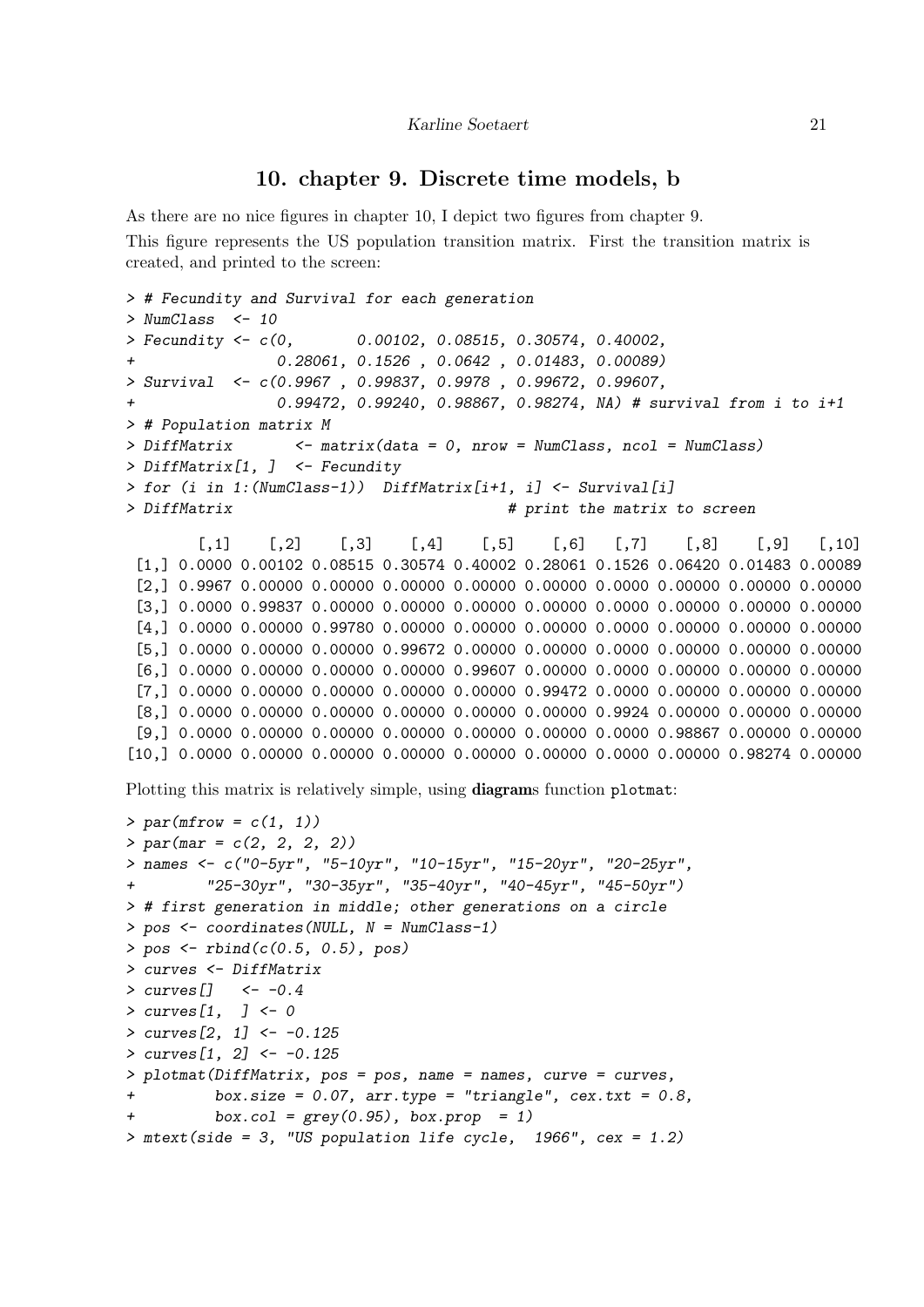

Figure 10: Figure 9.9 from chapter 9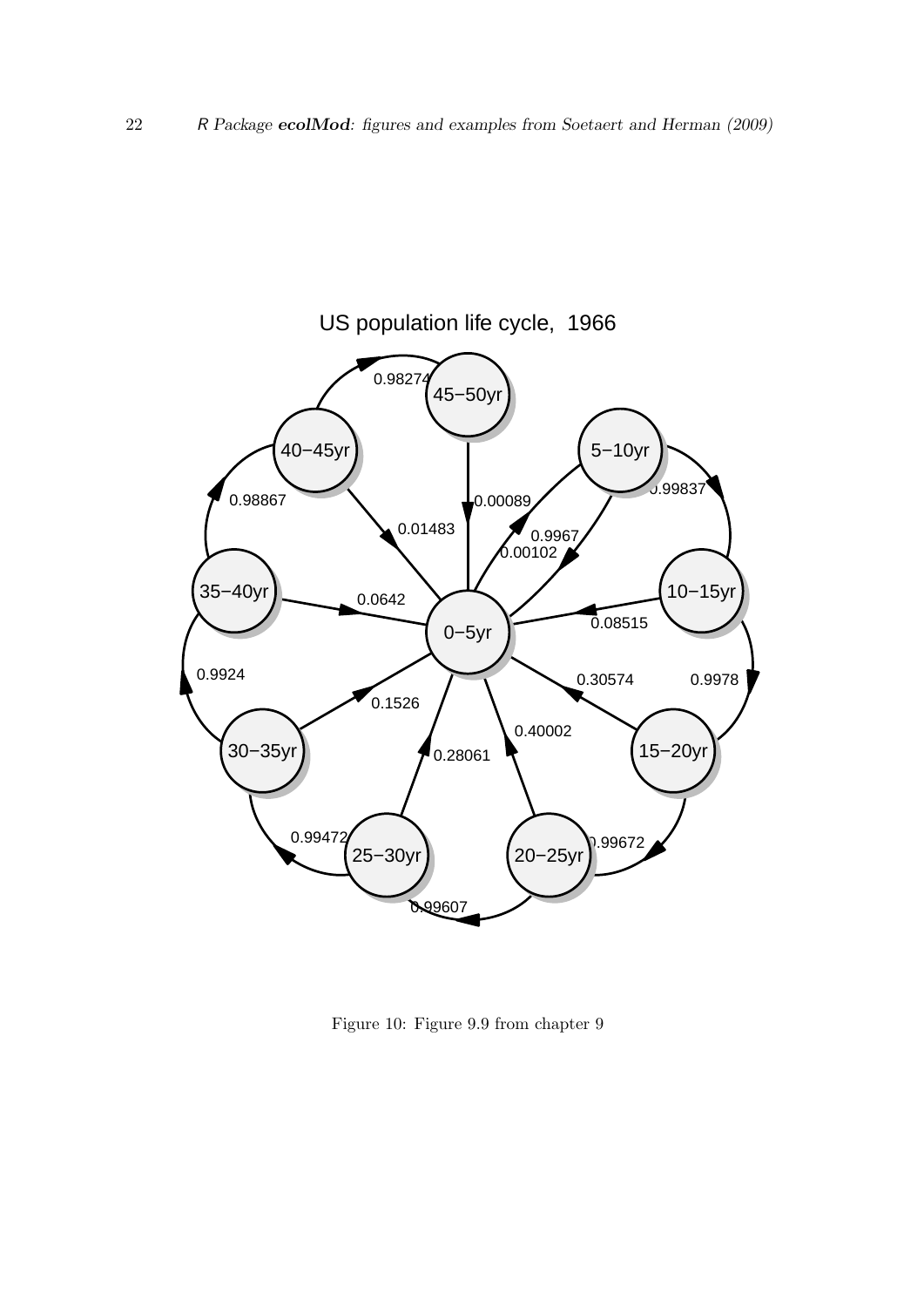#### 11. chapter 11. Testing and validating the model

In this figure, a BOD (Biochemical Oxygen Demand) model is solved numerically, compared with the analytical solution, improved, and model sensitivity assessed.

```
> par(oma = c(0, 0, 2, 0))
> par(mar = c(5.1, 4.1, 4.1, 2.1))
> par(mfrow = c(2, 2))
> k = 0.1 # /day - reaeration
> O2sat = 300 # mmol/m3 - saturated oxygen concentration
> r = 0.05 # /day - BOD decay rate
> O2_0 = 250 # mmol/m3 - Initial oxygen concentration
> BOD_0 = 500 # mmol/m3 - Initial BOD concentration
> ks = 0 # mmol/m3 - half-saturation concentration
> # numerical model
> numBOD <- function (time, state, pars) {
+ with (as.list(state), {
+ dO2 <- -r*BOD*O2/(O2+ks)+k*(O2sat-O2)
+ dBOD <- -r*BOD*O2/(O2+ks)
     + return(list(c(dO2, dBOD)))
+ } )
+ }
> # analytical solution for O2
> analytical <- function(x, k = 0.1, r = 0.05, O2sat = 300)
+ BOD_0*r*(exp(-k*x)-exp(-r*x)) /(k-r)+O2_0*exp(-k*x)+O2sat*(1-exp(-k*x))
> # A comparison numerical / analytical model
> # numerical solution plotted as points
> times <- 0:100
> state <- c(O2 = O2_0, BOD = BOD_0)
> out <- as.data.frame(ode(state, times, numBOD, 0))
> plot(out$time, out$O2, xlab = "time", ylab = "mmol O2/m3",
   + lwd = 2, main = "Correctness of solution")
> # analytical solution - added as a curve
> curve(analytical(x, k), lty = 1, lwd = 1, add = TRUE)
> legend("bottomright", c("analytic", "numerical"),
+ lwd = c(1, 2), lty = c(1, NA), pch = c(NA, 1))
> writelabel("A")
> # B: internal logic
> # wrong use of model : too low reaeration -> negative concentration
>
> k <- 0.01
> times <- 0:200
> state <- c(O2 = O2_0, BOD = BOD_0)
> out <- as.data.frame(ode(state, times, numBOD, 0))
> plot(out$time, out$O2, xlab = "time", ylab = "mmol O2/m3",
   main = "Internal logic", type = "l", lty = 2)
> abline(h = 0, lty = 3)
```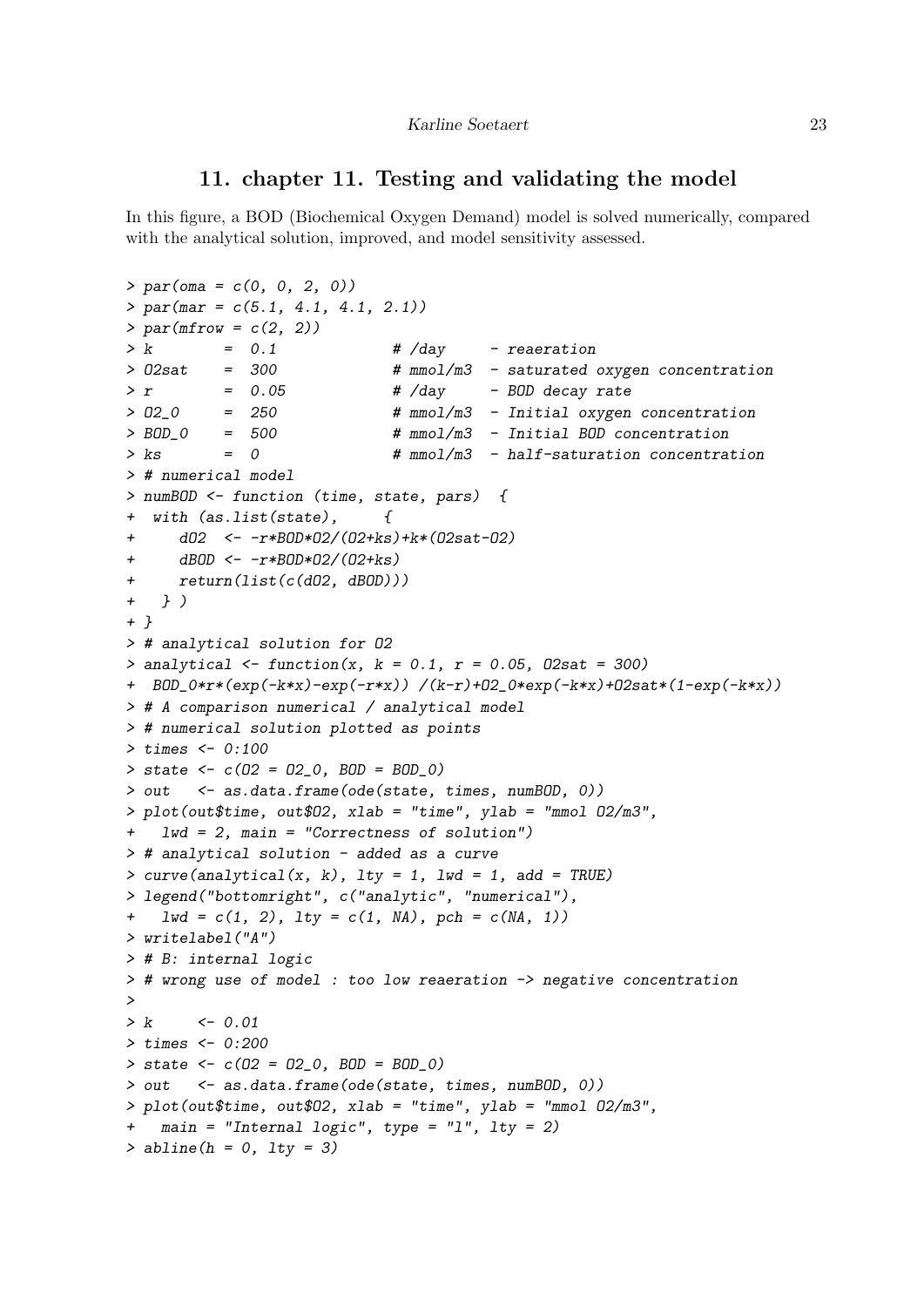```
> ks <- 1
> state <- c(O2 = O2_0, BOD = BOD_0)
> out2 <- as.data.frame(ode(state, times, numBOD, 0))
> lines(out2$time, out2$O2, lwd = 2)
> legend("bottomright", c("no O2 limitation", "O2 limitation"),
+ lwd = c(1, 2), lty = c(2, 1))
> writelabel("B")
> # C: global sensitivity
> k <- 0.1
> rseq <- seq(0.0, 0.2, by = 0.002)
> rseq <- rseq[rseq != k] # cannot calculate analytical solution for this...
> minO2 <- rseq
> for (i in 1:length(rseq))
+ minO2[i] <- min(analytical(times, r = rseq[i]))
> plot(rseq, minO2, type = "l", lwd = 2 , xlab = "r, /day",
   + ylab = "minimum O2, mmol/m3", main = "global sensitivity")
> writelabel("C")
> mtext(side = 3, outer = TRUE, line = 0, "BOD-O2 model", cex = 1.25, font = 2)
> # D: local sensitivity
>
> times <- 0:100
> ss <- 1.1
> kp <- k * ss # /day - reaeration
> O2satp <- O2sat*ss # mmol/m3 - saturated oxygen concentration
> rp <- r*ss # /day - BOD decay rate
> ref <- analytical(times)
> outk <- analytical(times, k = kp)
> outs <- analytical(times, O2sat = O2satp)
> outr <- analytical(times, r = rp)
> outm <- mean(ref)
> ss <- cbind(k = (outk-ref)/outm/0.1,
+ sat = (outs-ref)/outm/0.1, r = (outr-ref)/outm/0.1)
> plot(times, ref, ylim = range(c(ref, outs)), type = "l", lwd = 2, xlab = "time",
   + ylab = "mmol O2/m3", main = "local sensitivity")
> lines(times, outs, lwd = 2, lty = 2)
> arrseq <- seq(10, 100, 10)#c(10, 30, 50, 70, 90)
> Arrows(times[arrseq], ref[arrseq], times[arrseq], outs[arrseq],
+ arr.len = 0.25, arr.adj = 1)
> legend("topleft", c(expression(O[2]^"*" == 300),
   \text{expression}(\text{O}[2] \text{``} * " == 330)), \text{1wd} = 2, \text{1ty} = c(1, 2)> writelabel("D")
> par(new = TRUE)
> par(fig = c(0.7, 0.99, 0.01, 0.35))
> plot(times, ss[, 2], type = "l", lwd = 2,
    + xlab = "", ylab = "", axes = FALSE, frame.plot = TRUE)
> points(times[arrseq], ss[arrseq, 2])
> text(mean(times), diff(range(ss[, 2]))/2, expression(S["i, j"]))
```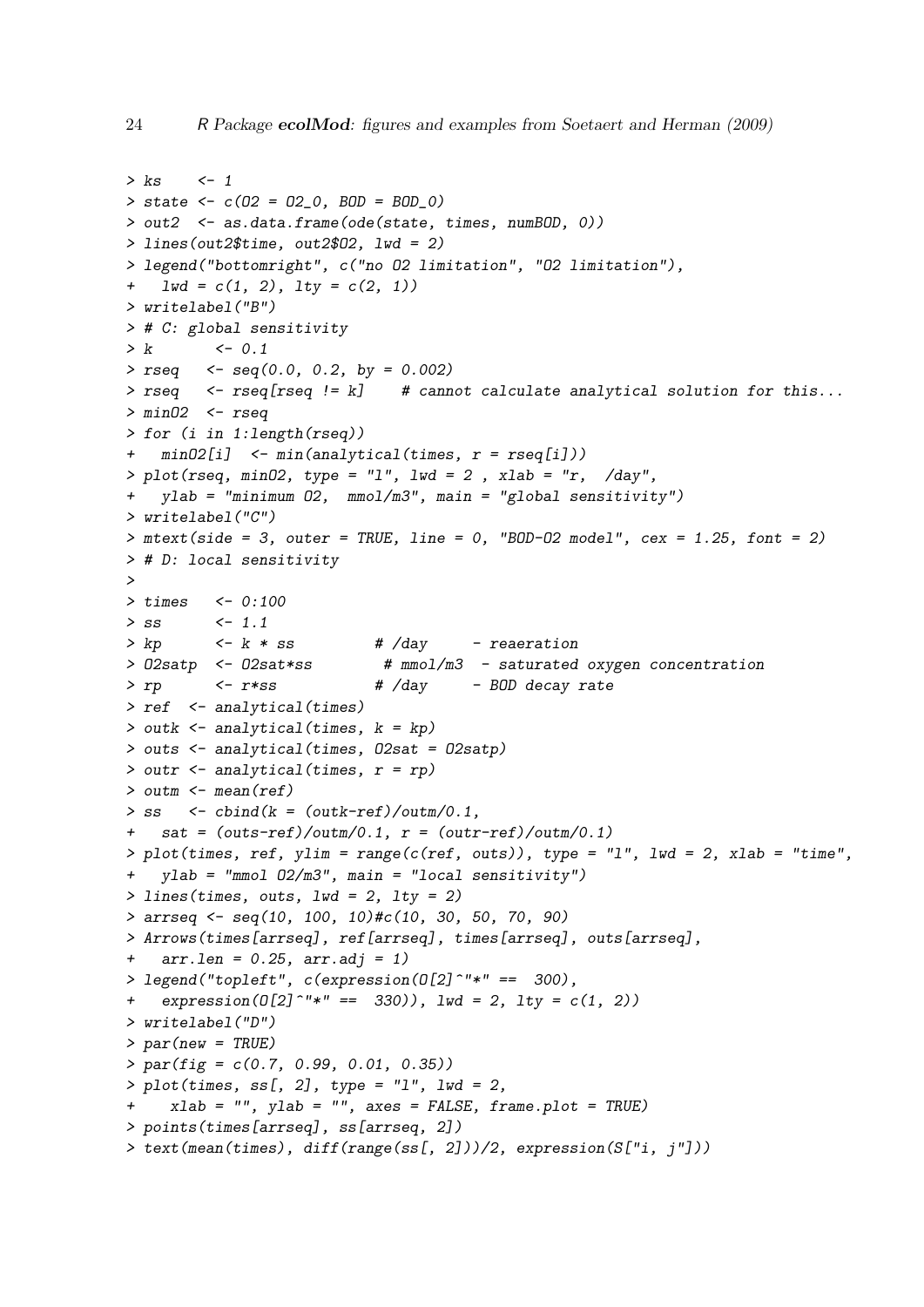```
> #
>
> msqr <- sqrt(colSums(ss*ss)/length(times))
> par(fig = c(0, 1, 0, 1))
>
```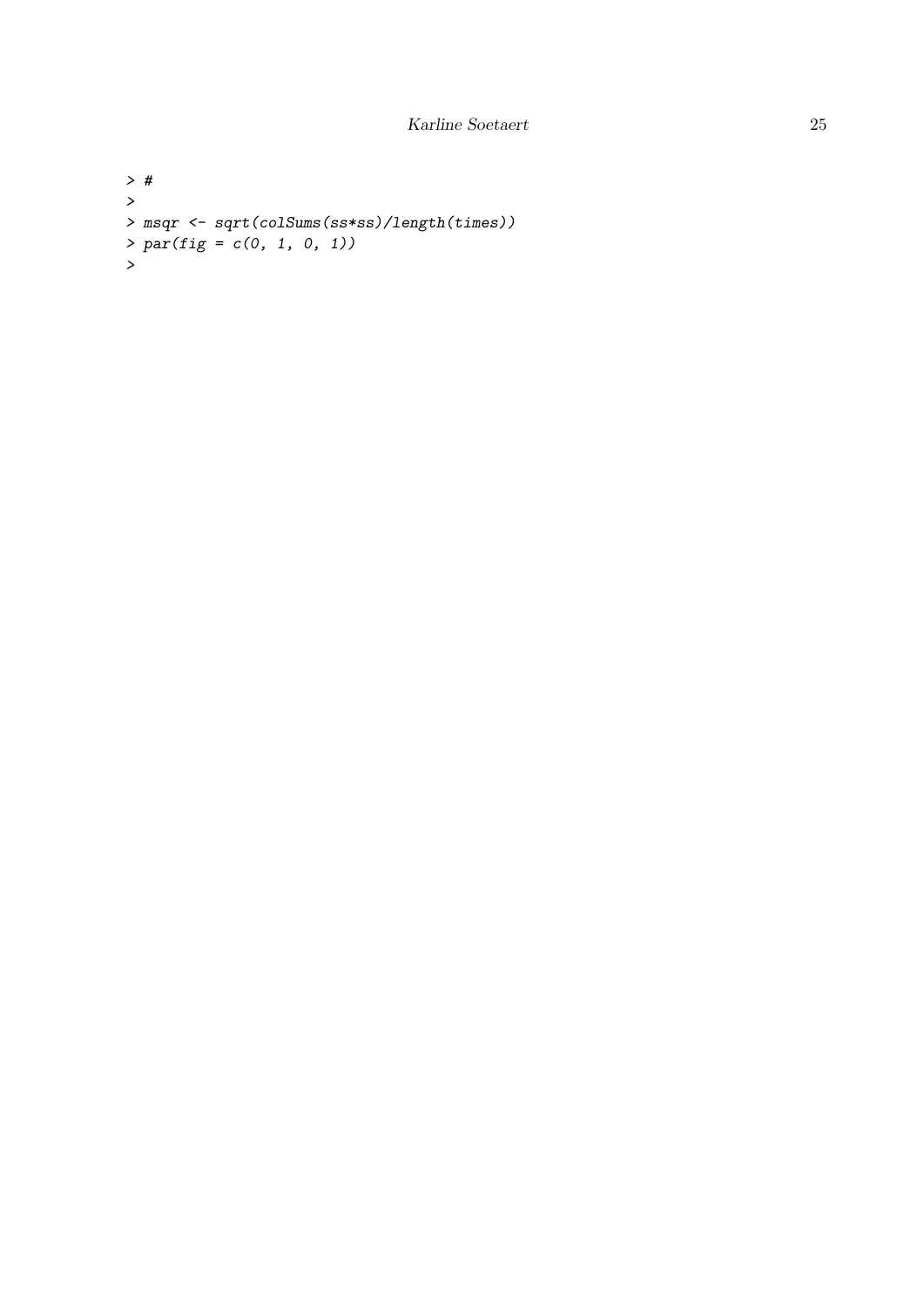

## **BOD−O2 model**

Figure 11: Figure 11.2 from chapter 11